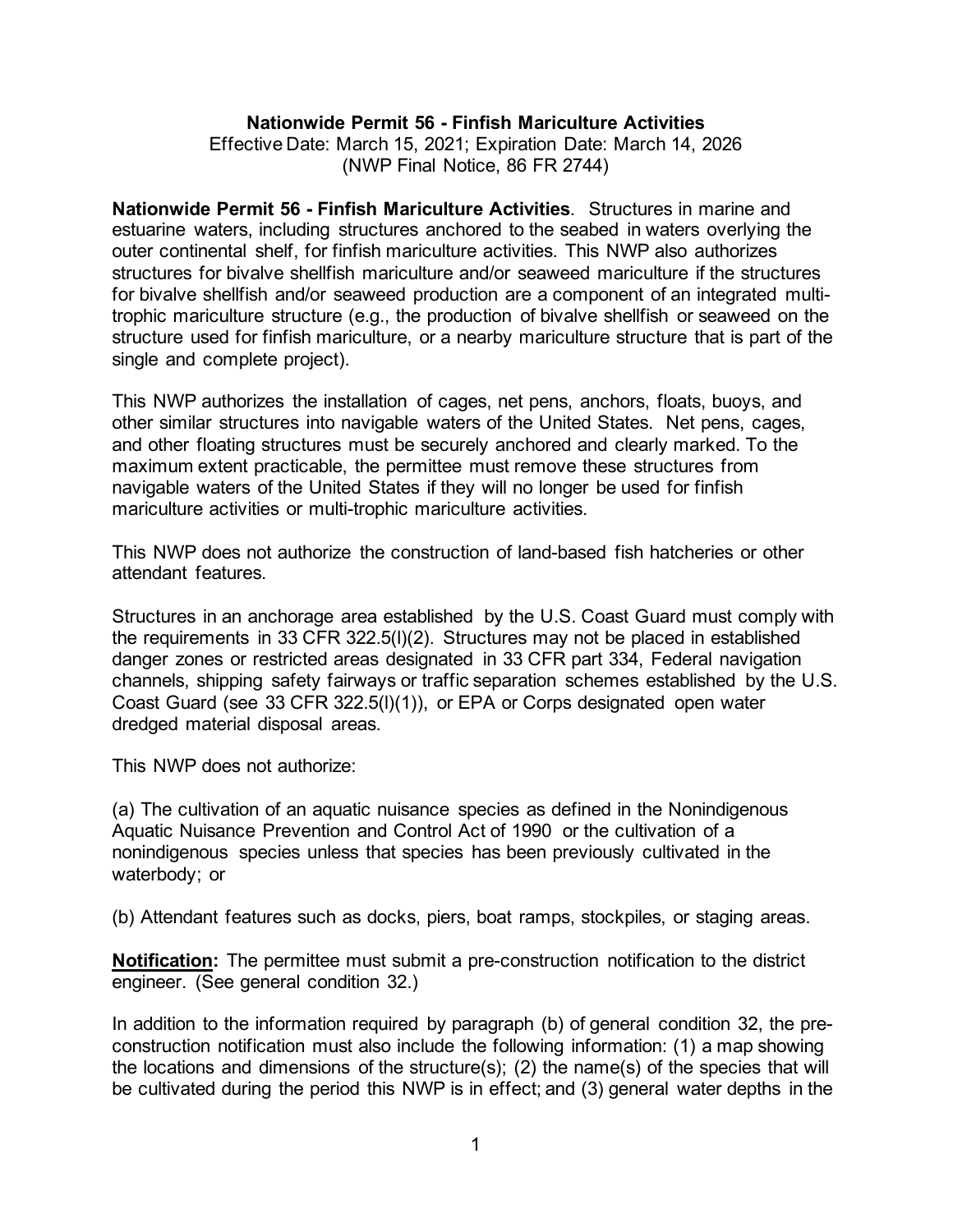project area(s) (a detailed survey is not required). No more than one pre-construction notification per structure or group of structures should be submitted for the finfish mariculture operation during the effective period of this NWP. The pre-construction notification should describe all species and culture activities the operator expects to undertake during the effective period of this NWP. (Authority: Section 10)

Note 1: The permittee should notify the applicable U.S. Coast Guard office regarding the finfish mariculture activity.

Note 2: To prevent introduction of aquatic nuisance species, no material that has been taken from a different waterbody may be reused in the current project area, unless it has been treated in accordance with the applicable regional aquatic nuisance species management plan.

Note 3: The Nonindigenous Aquatic Nuisance Prevention and Control Act of 1990 defines "aquatic nuisance species" as "a nonindigenous species that threatens the diversity or abundance of native species or the ecological stability of infested waters, or commercial, agricultural, aquacultural, or recreational activities dependent on such waters."

# **2021 Nationwide Permit General Conditions**

Note: To qualify for NWP authorization, the prospective permittee must comply with the following general conditions, as applicable, in addition to any regional or case-specific conditions imposed by the division engineer or district engineer. Prospective permittees should contact the appropriate Corps district office to determine if regional conditions have been imposed on an NWP. Prospective permittees should also contact the appropriate Corps district office to determine the status of Clean Water Act Section 401 water quality certification and/or Coastal Zone Management Act consistency for an NWP. Every person who may wish to obtain permit authorization under one or more NWPs, or who is currently relying on an existing or prior permit authorization under one or more NWPs, has been and is on notice that all of the provisions of 33 CFR 330.1 through 330.6 apply to every NWP authorization. Note especially 33 CFR 330.5 relating to the modification, suspension, or revocation of any NWP authorization.

1. **Navigation.** (a) No activity may cause more than a minimal adverse effect on navigation.

(b) Any safety lights and signals prescribed by the U.S. Coast Guard, through regulations or otherwise, must be installed and maintained at the permittee's expense on authorized facilities in navigable waters of the United States.

(c) The permittee understands and agrees that, if future operations by the United States require the removal, relocation, or other alteration, of the structure or work herein authorized, or if, in the opinion of the Secretary of the Army or his or her authorized representative, said structure or work shall cause unreasonable obstruction to the free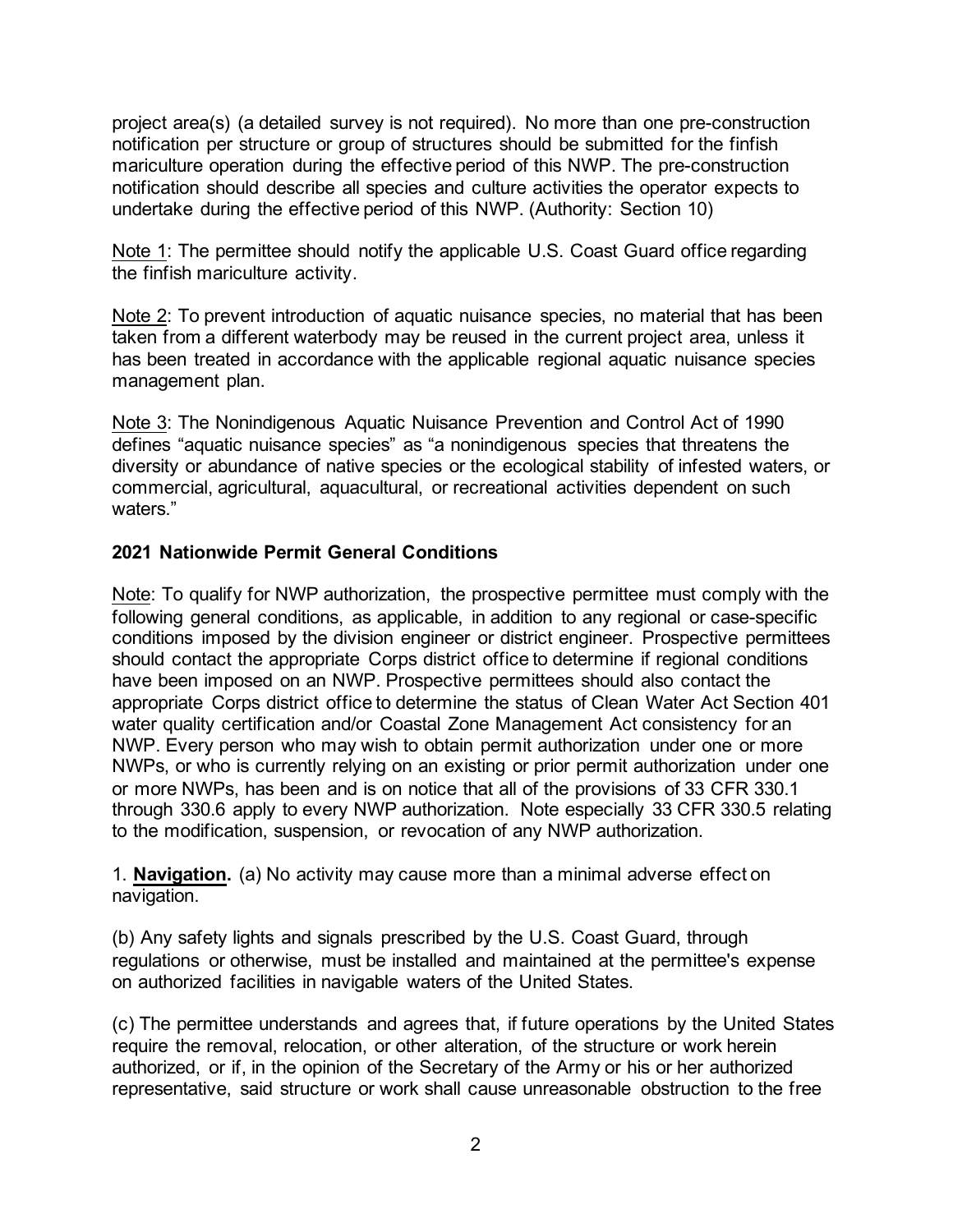navigation of the navigable waters, the permittee will be required, upon due notice from the Corps of Engineers, to remove, relocate, or alter the structural work or obstructions caused thereby, without expense to the United States. No claim shall be made against the United States on account of any such removal or alteration.

2. **Aquatic Life Movements.** No activity may substantially disrupt the necessary life cycle movements of those species of aquatic life indigenous to the waterbody, including those species that normally migrate through the area, unless the activity's primary purpose is to impound water. All permanent and temporary crossings of waterbodies shall be suitably culverted, bridged, or otherwise designed and constructed to maintain low flows to sustain the movement of those aquatic species. If a bottomless culvert cannot be used, then the crossing should be designed and constructed to minimize adverse effects to aquatic life movements.

3. **Spawning Areas.** Activities in spawning areas during spawning seasons must be avoided to the maximum extent practicable. Activities that result in the physical destruction (e.g., through excavation, fill, or downstream smothering by substantial turbidity) of an important spawning area are not authorized.

4. **Migratory Bird Breeding Areas.** Activities in waters of the United States that serve as breeding areas for migratory birds must be avoided to the maximum extent practicable.

5. **Shellfish Beds.** No activity may occur in areas of concentrated shellfish populations, unless the activity is directly related to a shellfish harvesting activity authorized by NWPs 4 and 48, or is a shellfish seeding or habitat restoration activity authorized by NWP 27.

6. **Suitable Material.** No activity may use unsuitable material (e.g., trash, debris, car bodies, asphalt, etc.). Material used for construction or discharged must be free from toxic pollutants in toxic amounts (see section 307 of the Clean Water Act).

7. **Water Supply Intakes.** No activity may occur in the proximity of a public water supply intake, except where the activity is for the repair or improvement of public water supply intake structures or adjacent bank stabilization.

8. **Adverse Effects From Impoundments.** If the activity creates an impoundment of water, adverse effects to the aquatic system due to accelerating the passage of water, and/or restricting its flow must be minimized to the maximum extent practicable.

9. **Management of Water Flows.** To the maximum extent practicable, the preconstruction course, condition, capacity, and location of open waters must be maintained for each activity, including stream channelization, storm water management activities, and temporary and permanent road crossings, except as provided below. The activity must be constructed to withstand expected high flows. The activity must not restrict or impede the passage of normal or high flows, unless the primary purpose of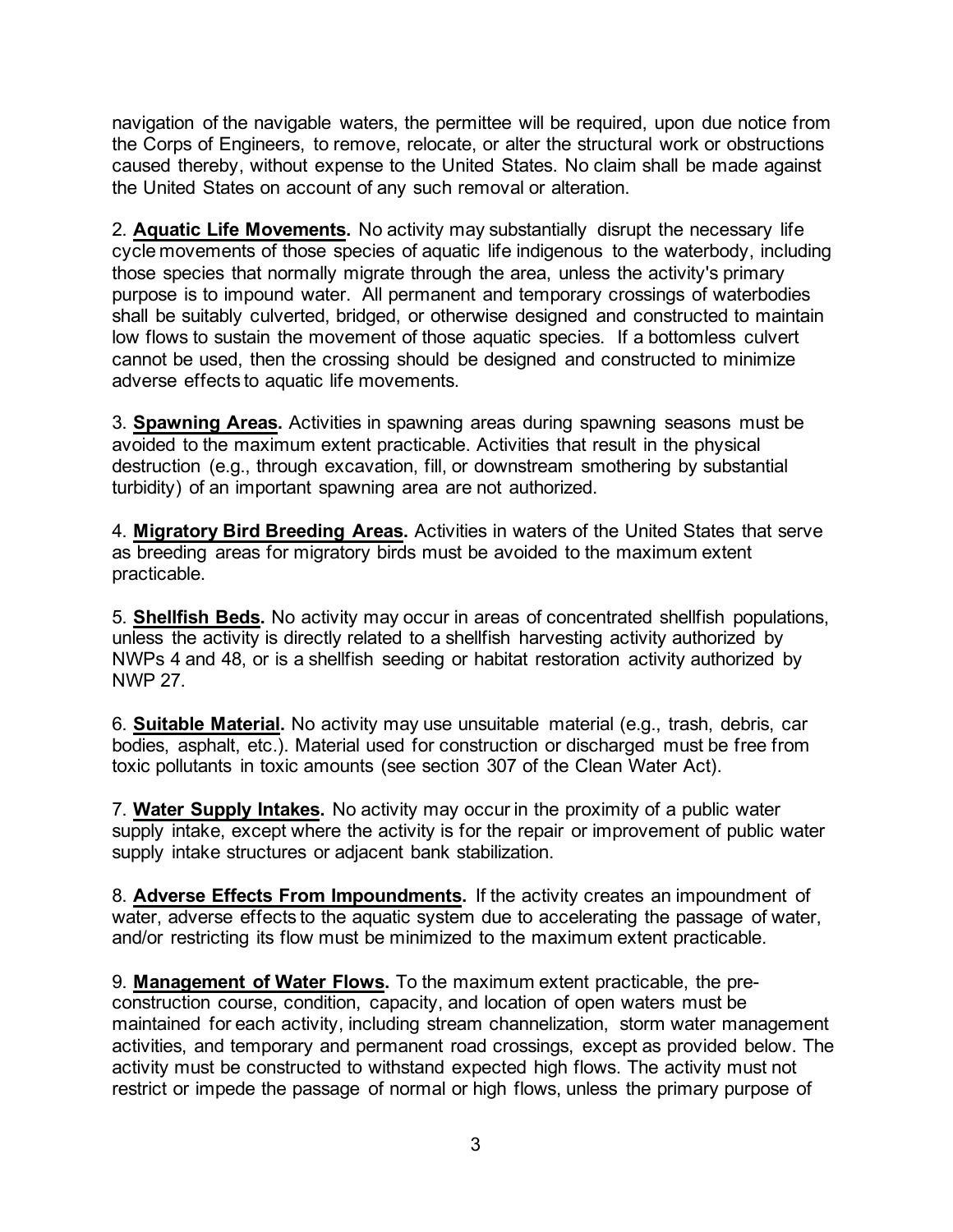the activity is to impound water or manage high flows. The activity may alter the preconstruction course, condition, capacity, and location of open waters if it benefits the aquatic environment (e.g., stream restoration or relocation activities).

10. **Fills Within 100-Year Floodplains.** The activity must comply with applicable FEMA-approved state or local floodplain management requirements.

11. **Equipment.** Heavy equipment working in wetlands or mudflats must be placed on mats, or other measures must be taken to minimize soil disturbance.

12. **Soil Erosion and Sediment Controls.** Appropriate soil erosion and sediment controls must be used and maintained in effective operating condition during construction, and all exposed soil and other fills, as well as any work below the ordinary high water mark or high tide line, must be permanently stabilized at the earliest practicable date. Permittees are encouraged to perform work within waters of the United States during periods of low-flow or no-flow, or during low tides.

13. **Removal of Temporary Structures and Fills.** Temporary structures must be removed, to the maximum extent practicable, after their use has been discontinued. Temporary fills must be removed in their entirety and the affected areas returned to preconstruction elevations. The affected areas must be revegetated, as appropriate.

14. **Proper Maintenance.** Any authorized structure or fill shall be properly maintained, including maintenance to ensure public safety and compliance with applicable NWP general conditions, as well as any activity-specific conditions added by the district engineer to an NWP authorization.

15. **Single and Complete Project.** The activity must be a single and complete project. The same NWP cannot be used more than once for the same single and complete project.

16. **Wild and Scenic Rivers.** (a) No NWP activity may occur in a component of the National Wild and Scenic River System, or in a river officially designated by Congress as a "study river" for possible inclusion in the system while the river is in an official study status, unless the appropriate Federal agency with direct management responsibility for such river, has determined in writing that the proposed activity will not adversely affect the Wild and Scenic River designation or study status.

(b) If a proposed NWP activity will occur in a component of the National Wild and Scenic River System, or in a river officially designated by Congress as a "study river" for possible inclusion in the system while the river is in an official study status, the permittee must submit a pre-construction notification (see general condition 32). The district engineer will coordinate the PCN with the Federal agency with direct management responsibility for that river. Permittees shall not begin the NWP activity until notified by the district engineer that the Federal agency with direct management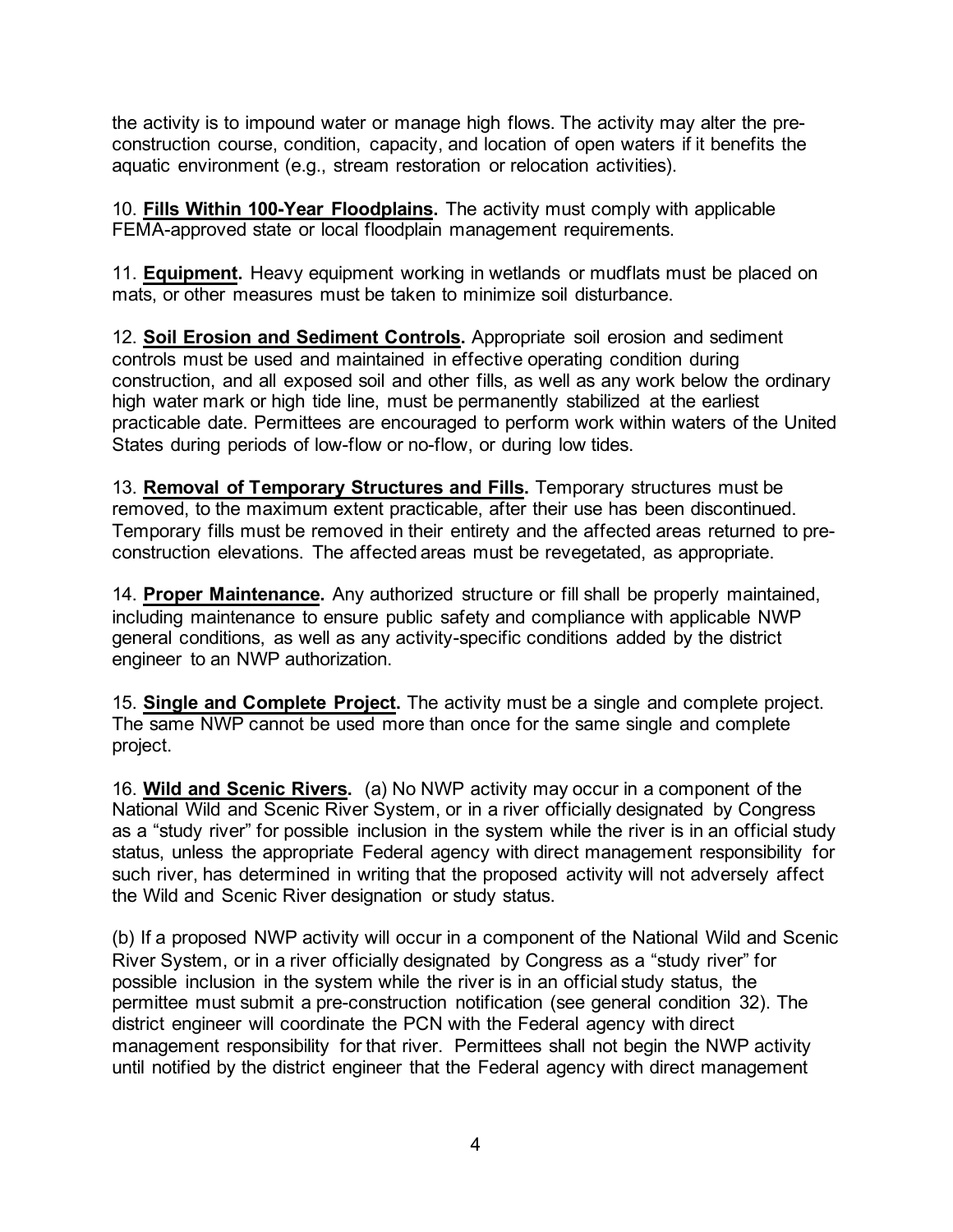responsibility for that river has determined in writing that the proposed NWP activity will not adversely affect the Wild and Scenic River designation or study status.

(c) Information on Wild and Scenic Rivers may be obtained from the appropriate Federal land management agency responsible for the designated Wild and Scenic River or study river (e.g., National Park Service, U.S. Forest Service, Bureau of Land Management, U.S. Fish and Wildlife Service). Information on these rivers is also available at: http://www.rivers.gov/.

17. **Tribal Rights.** No activity or its operation may impair reserved tribal rights, including, but not limited to, reserved water rights and treaty fishing and hunting rights.

18. **Endangered Species.** (a) No activity is authorized under any NWP which is likely to directly or indirectly jeopardize the continued existence of a threatened or endangered species or a species proposed for such designation, as identified under the Federal Endangered Species Act (ESA), or which will directly or indirectly destroy or adversely modify designated critical habitat or critical habitat proposed for such designation. No activity is authorized under any NWP which "may affect" a listed species or critical habitat, unless ESA section 7 consultation addressing the consequences of the proposed activity on listed species or critical habitat has been completed. See 50 CFR 402.02 for the definition of "effects of the action" for the purposes of ESA section 7 consultation, as well as 50 CFR 402.17, which provides further explanation under ESA section 7 regarding "activities that are reasonably certain to occur" and "consequences caused by the proposed action."

(b) Federal agencies should follow their own procedures for complying with the requirements of the ESA (see 33 CFR 330.4(f)(1)). If pre-construction notification is required for the proposed activity, the Federal permittee must provide the district engineer with the appropriate documentation to demonstrate compliance with those requirements. The district engineer will verify that the appropriate documentation has been submitted. If the appropriate documentation has not been submitted, additional ESA section 7 consultation may be necessary for the activity and the respective federal agency would be responsible for fulfilling its obligation under section 7 of the ESA.

(c) Non-federal permittees must submit a pre-construction notification to the district engineer if any listed species (or species proposed for listing) or designated critical habitat (or critical habitat proposed such designation) might be affected or is in the vicinity of the activity, or if the activity is located in designated critical habitat or critical habitat proposed for such designation, and shall not begin work on the activity until notified by the district engineer that the requirements of the ESA have been satisfied and that the activity is authorized. For activities that might affect Federally-listed endangered or threatened species (or species proposed for listing) or designated critical habitat (or critical habitat proposed for such designation), the pre-construction notification must include the name(s) of the endangered or threatened species (or species proposed for listing) that might be affected by the proposed activity or that utilize the designated critical habitat (or critical habitat proposed for such designation)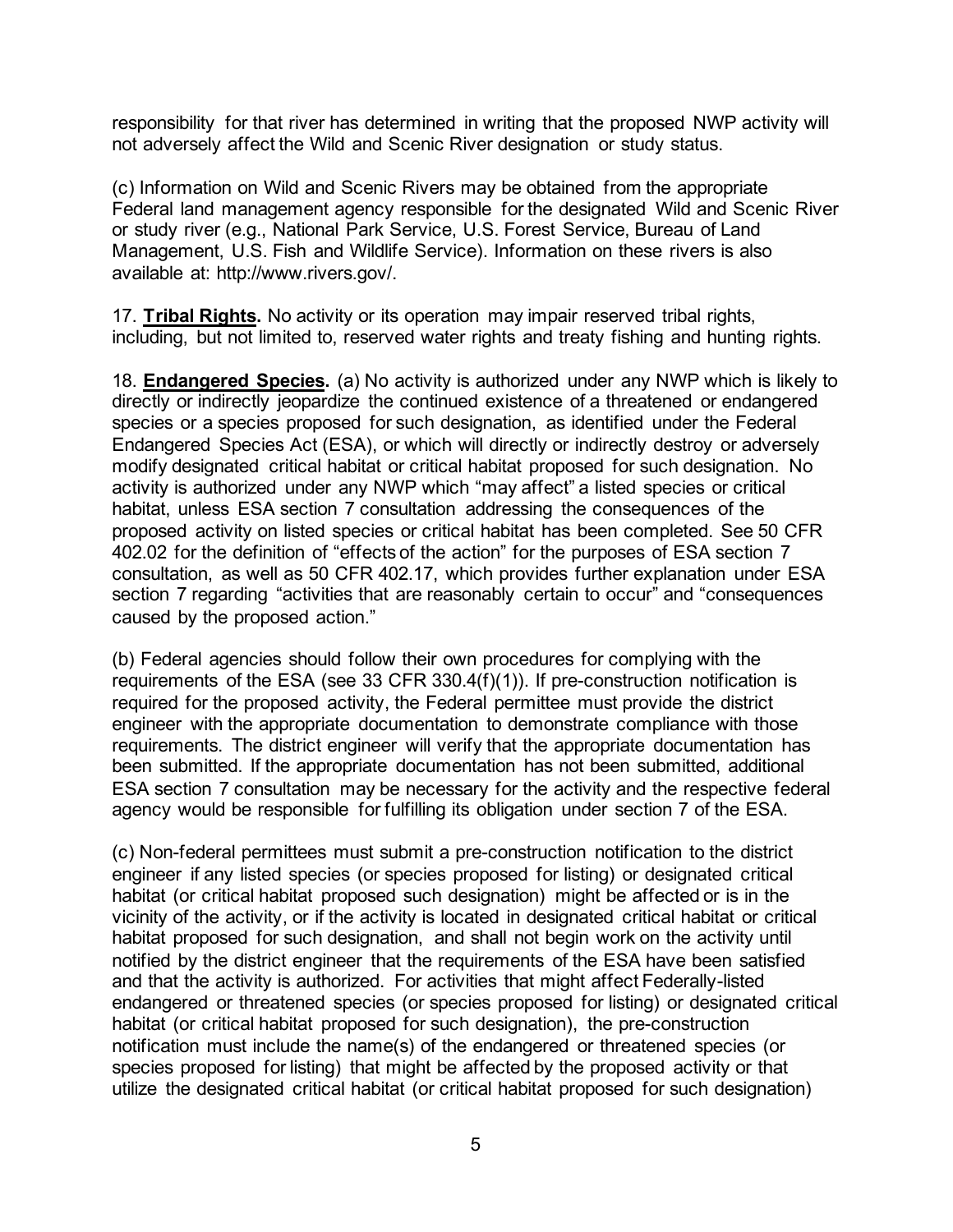that might be affected by the proposed activity. The district engineer will determine whether the proposed activity "may affect" or will have "no effect" to listed species and designated critical habitat and will notify the non-Federal applicant of the Corps' determination within 45 days of receipt of a complete pre-construction notification. For activities where the non-Federal applicant has identified listed species (or species proposed for listing) or designated critical habitat (or critical habitat proposed for such designation) that might be affected or is in the vicinity of the activity, and has so notified the Corps, the applicant shall not begin work until the Corps has provided notification that the proposed activity will have "no effect" on listed species (or species proposed for listing or designated critical habitat (or critical habitat proposed for such designation), or until ESA section 7 consultation or conference has been completed. If the non-Federal applicant has not heard back from the Corps within 45 days, the applicant must still wait for notification from the Corps.

(d) As a result of formal or informal consultation or conference with the FWS or NMFS the district engineer may add species-specific permit conditions to the NWPs.

(e) Authorization of an activity by an NWP does not authorize the "take" of a threatened or endangered species as defined under the ESA. In the absence of separate authorization (e.g., an ESA Section 10 Permit, a Biological Opinion with "incidental take" provisions, etc.) from the FWS or the NMFS, the Endangered Species Act prohibits any person subject to the jurisdiction of the United States to take a listed species, where "take" means to harass, harm, pursue, hunt, shoot, wound, kill, trap, capture, or collect, or to attempt to engage in any such conduct. The word "harm" in the definition of "take'' means an act which actually kills or injures wildlife. Such an act may include significant habitat modification or degradation where it actually kills or injures wildlife by significantly impairing essential behavioral patterns, including breeding, feeding or sheltering.

(f) If the non-federal permittee has a valid ESA section 10(a)(1)(B) incidental take permit with an approved Habitat Conservation Plan for a project or a group of projects that includes the proposed NWP activity, the non-federal applicant should provide a copy of that ESA section 10(a)(1)(B) permit with the PCN required by paragraph (c) of this general condition. The district engineer will coordinate with the agency that issued the ESA section 10(a)(1)(B) permit to determine whether the proposed NWP activity and the associated incidental take were considered in the internal ESA section 7 consultation conducted for the ESA section 10(a)(1)(B) permit. If that coordination results in concurrence from the agency that the proposed NWP activity and the associated incidental take were considered in the internal ESA section 7 consultation for the ESA section 10(a)(1)(B) permit, the district engineer does not need to conduct a separate ESA section 7 consultation for the proposed NWP activity. The district engineer will notify the non-federal applicant within 45 days of receipt of a complete preconstruction notification whether the ESA section 10(a)(1)(B) permit covers the proposed NWP activity or whether additional ESA section 7 consultation is required.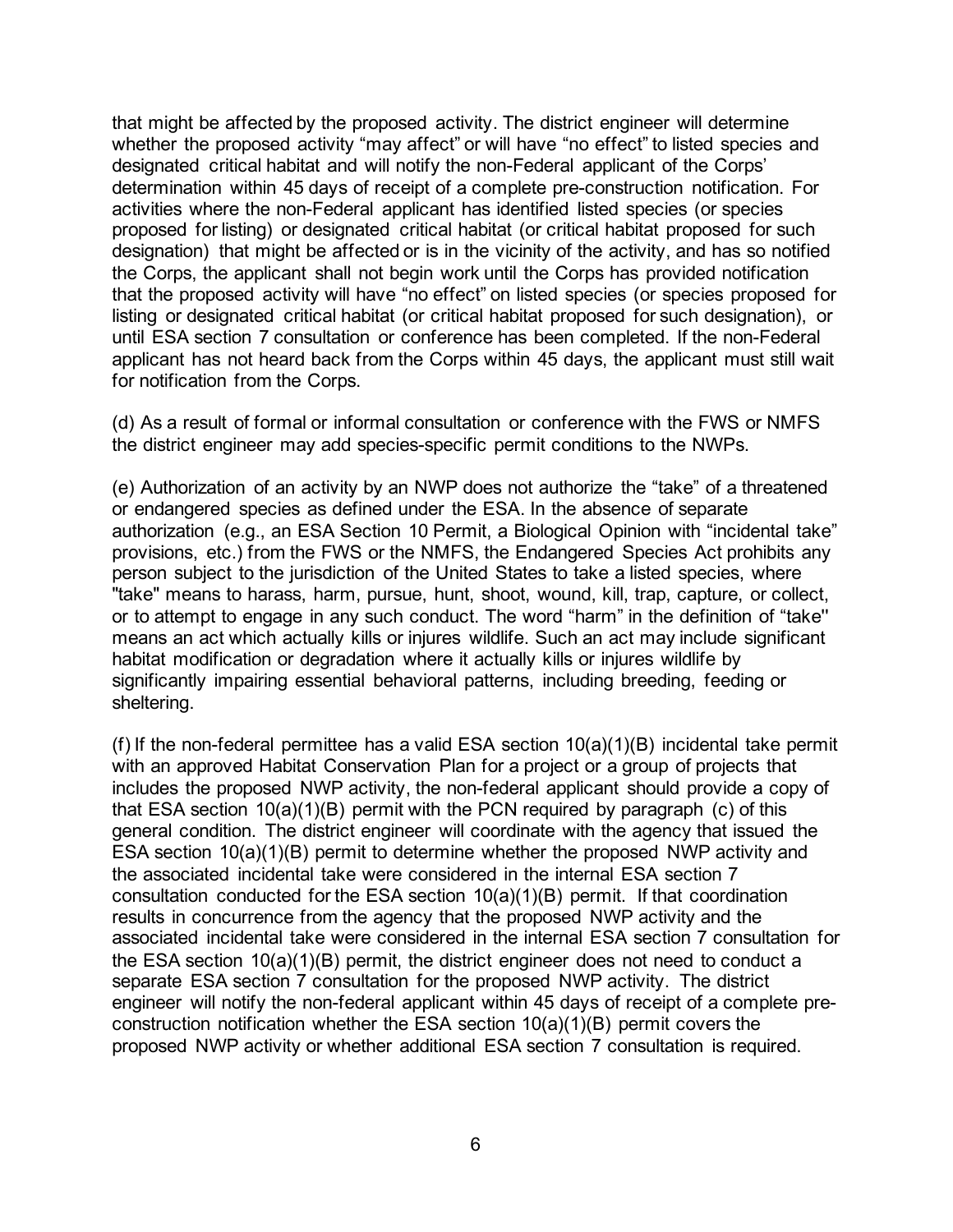(g) Information on the location of threatened and endangered species and their critical habitat can be obtained directly from the offices of the FWS and NMFS or their world wide web pages at http://www.fws.gov/ or http://www.fws.gov/ipac and http://www.nmfs.noaa.gov/pr/species/esa/ respectively.

19. **Migratory Birds and Bald and Golden Eagles.** The permittee is responsible for ensuring that an action authorized by an NWP complies with the Migratory Bird Treaty Act and the Bald and Golden Eagle Protection Act. The permittee is responsible for contacting the appropriate local office of the U.S. Fish and Wildlife Service to determine what measures, if any, are necessary or appropriate to reduce adverse effects to migratory birds or eagles, including whether "incidental take" permits are necessary and available under the Migratory Bird Treaty Act or Bald and Golden Eagle Protection Act for a particular activity.

20. **Historic Properties.** (a) No activity is authorized under any NWP which may have the potential to cause effects to properties listed, or eligible for listing, in the National Register of Historic Places until the requirements of Section 106 of the National Historic Preservation Act (NHPA) have been satisfied.

(b) Federal permittees should follow their own procedures for complying with the requirements of section 106 of the National Historic Preservation Act (see 33 CFR 330.4(g)(1)). If pre-construction notification is required for the proposed NWP activity, the Federal permittee must provide the district engineer with the appropriate documentation to demonstrate compliance with those requirements. The district engineer will verify that the appropriate documentation has been submitted. If the appropriate documentation is not submitted, then additional consultation under section 106 may be necessary. The respective federal agency is responsible for fulfilling its obligation to comply with section 106.

(c) Non-federal permittees must submit a pre-construction notification to the district engineer if the NWP activity might have the potential to cause effects to any historic properties listed on, determined to be eligible for listing on, or potentially eligible for listing on the National Register of Historic Places, including previously unidentified properties. For such activities, the pre-construction notification must state which historic properties might have the potential to be affected by the proposed NWP activity or include a vicinity map indicating the location of the historic properties or the potential for the presence of historic properties. Assistance regarding information on the location of, or potential for, the presence of historic properties can be sought from the State Historic Preservation Officer, Tribal Historic Preservation Officer, or designated tribal representative, as appropriate, and the National Register of Historic Places (see 33 CFR 330.4(g)). When reviewing pre-construction notifications, district engineers will comply with the current procedures for addressing the requirements of section 106 of the National Historic Preservation Act. The district engineer shall make a reasonable and good faith effort to carry out appropriate identification efforts commensurate with potential impacts, which may include background research, consultation, oral history interviews, sample field investigation, and/or field survey. Based on the information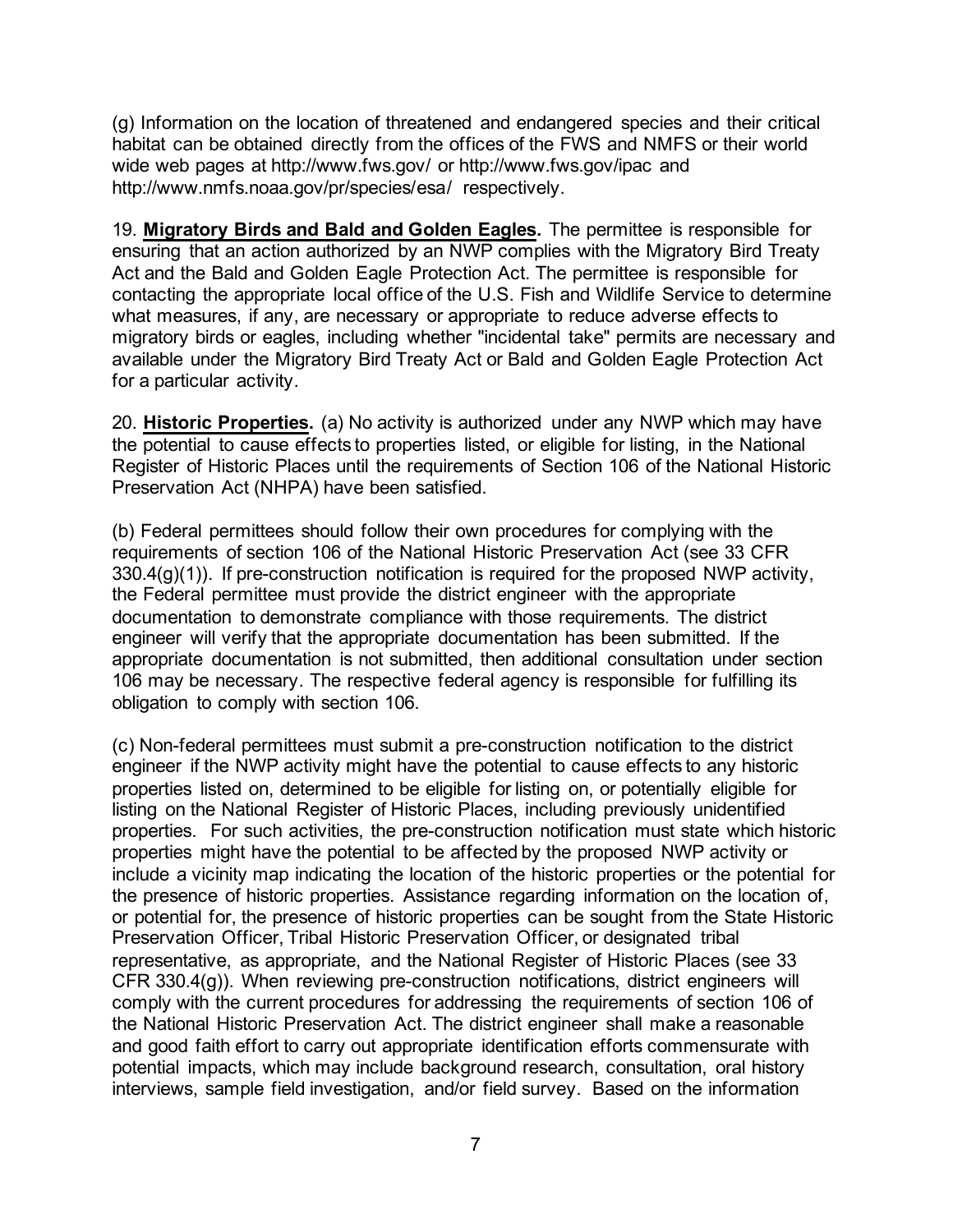submitted in the PCN and these identification efforts, the district engineer shall determine whether the proposed NWP activity has the potential to cause effects on the historic properties. Section 106 consultation is not required when the district engineer determines that the activity does not have the potential to cause effects on historic properties (see 36 CFR 800.3(a)). Section 106 consultation is required when the district engineer determines that the activity has the potential to cause effects on historic properties. The district engineer will conduct consultation with consulting parties identified under 36 CFR 800.2(c) when he or she makes any of the following effect determinations for the purposes of section 106 of the NHPA: no historic properties affected, no adverse effect, or adverse effect.

(d) Where the non-Federal applicant has identified historic properties on which the proposed NWP activity might have the potential to cause effects and has so notified the Corps, the non-Federal applicant shall not begin the activity until notified by the district engineer either that the activity has no potential to cause effects to historic properties or that NHPA section 106 consultation has been completed. For non-federal permittees, the district engineer will notify the prospective permittee within 45 days of receipt of a complete pre-construction notification whether NHPA section 106 consultation is required. If NHPA section 106 consultation is required, the district engineer will notify the non-Federal applicant that he or she cannot begin the activity until section 106 consultation is completed. If the non-Federal applicant has not heard back from the Corps within 45 days, the applicant must still wait for notification from the Corps.

(e) Prospective permittees should be aware that section 110k of the NHPA (54 U.S.C. 306113) prevents the Corps from granting a permit or other assistance to an applicant who, with intent to avoid the requirements of section 106 of the NHPA, has intentionally significantly adversely affected a historic property to which the permit would relate, or having legal power to prevent it, allowed such significant adverse effect to occur, unless the Corps, after consultation with the Advisory Council on Historic Preservation (ACHP), determines that circumstances justify granting such assistance despite the adverse effect created or permitted by the applicant. If circumstances justify granting the assistance, the Corps is required to notify the ACHP and provide documentation specifying the circumstances, the degree of damage to the integrity of any historic properties affected, and proposed mitigation. This documentation must include any views obtained from the applicant, SHPO/THPO, appropriate Indian tribes if the undertaking occurs on or affects historic properties on tribal lands or affects properties of interest to those tribes, and other parties known to have a legitimate interest in the impacts to the permitted activity on historic properties.

21. **Discovery of Previously Unknown Remains and Artifacts.** Permittees that discover any previously unknown historic, cultural or archeological remains and artifacts while accomplishing the activity authorized by an NWP, they must immediately notify the district engineer of what they have found, and to the maximum extent practicable, avoid construction activities that may affect the remains and artifacts until the required coordination has been completed. The district engineer will initiate the Federal, Tribal,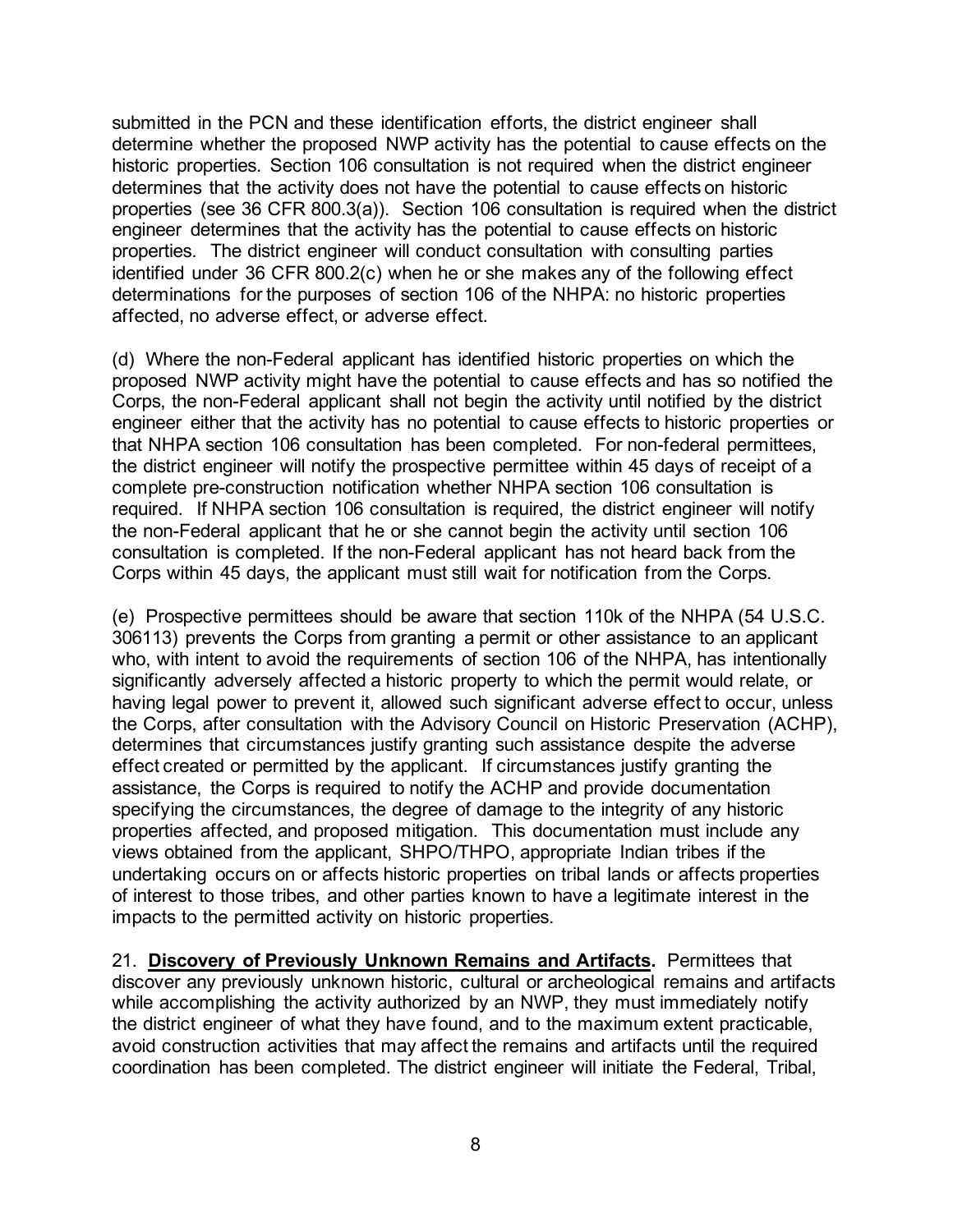and state coordination required to determine if the items or remains warrant a recovery effort or if the site is eligible for listing in the National Register of Historic Places.

22. **Designated Critical Resource Waters.** Critical resource waters include, NOAAmanaged marine sanctuaries and marine monuments, and National Estuarine Research Reserves. The district engineer may designate, after notice and opportunity for public comment, additional waters officially designated by a state as having particular environmental or ecological significance, such as outstanding national resource waters or state natural heritage sites. The district engineer may also designate additional critical resource waters after notice and opportunity for public comment.

(a) Discharges of dredged or fill material into waters of the United States are not authorized by NWPs 7, 12, 14, 16, 17, 21, 29, 31, 35, 39, 40, 42, 43, 44, 49, 50, 51, 52, 57 and 58 for any activity within, or directly affecting, critical resource waters, including wetlands adjacent to such waters.

(b) For NWPs 3, 8, 10, 13, 15, 18, 19, 22, 23, 25, 27, 28, 30, 33, 34, 36, 37, 38, and 54, notification is required in accordance with general condition 32, for any activity proposed by permittees in the designated critical resource waters including wetlands adjacent to those waters. The district engineer may authorize activities under these NWPs only after she or he determines that the impacts to the critical resource waters will be no more than minimal.

23. **Mitigation.** The district engineer will consider the following factors when determining appropriate and practicable mitigation necessary to ensure that the individual and cumulative adverse environmental effects are no more than minimal:

(a) The activity must be designed and constructed to avoid and minimize adverse effects, both temporary and permanent, to waters of the United States to the maximum extent practicable at the project site (i.e., on site).

(b) Mitigation in all its forms (avoiding, minimizing, rectifying, reducing, or compensating for resource losses) will be required to the extent necessary to ensure that the individual and cumulative adverse environmental effects are no more than minimal.

(c) Compensatory mitigation at a minimum one-for-one ratio will be required for all wetland losses that exceed 1/10-acre and require pre-construction notification, unless the district engineer determines in writing that either some other form of mitigation would be more environmentally appropriate or the adverse environmental effects of the proposed activity are no more than minimal, and provides an activity-specific waiver of this requirement. For wetland losses of 1/10-acre or less that require pre-construction notification, the district engineer may determine on a case-by-case basis that compensatory mitigation is required to ensure that the activity results in only minimal adverse environmental effects.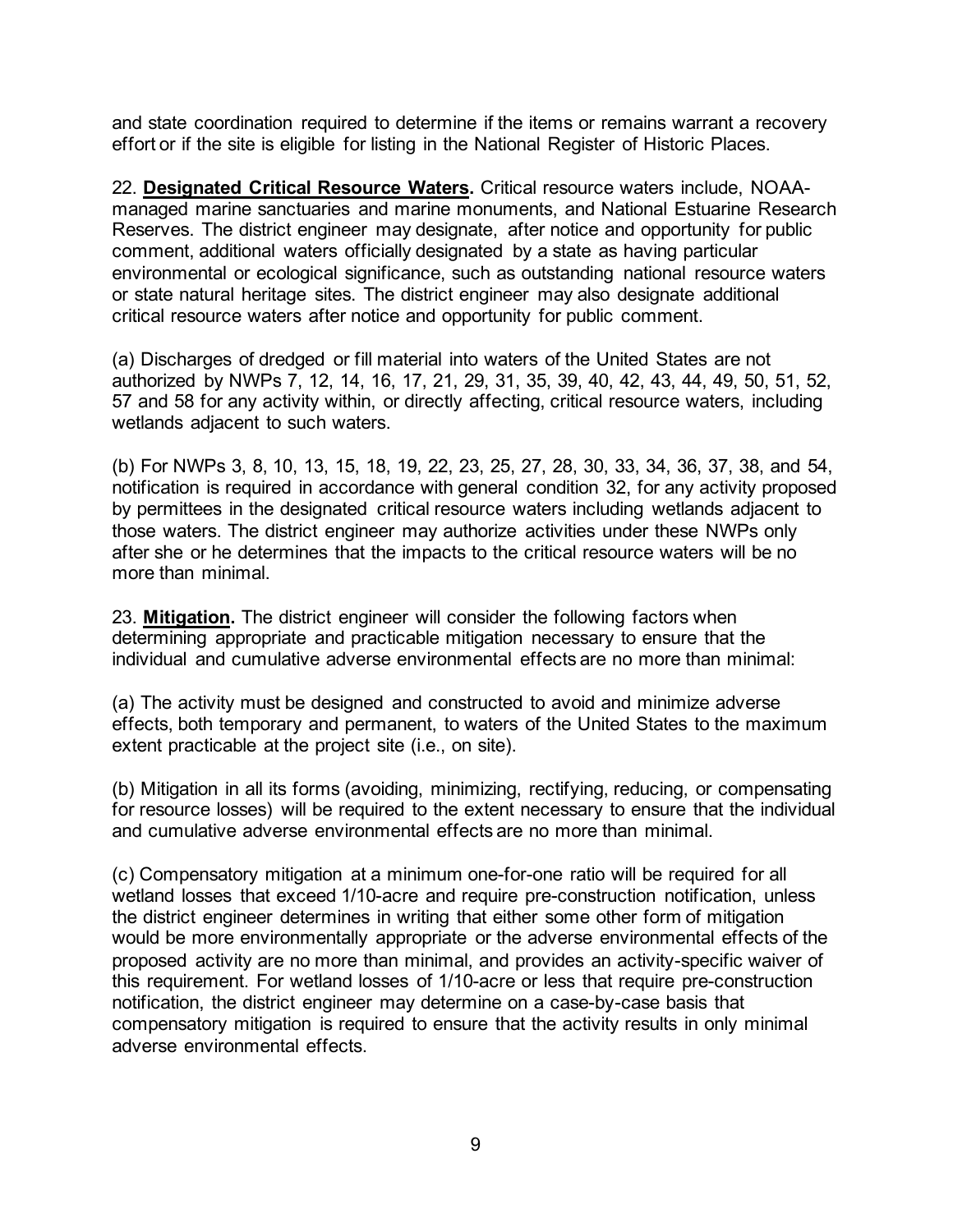(d) Compensatory mitigation at a minimum one-for-one ratio will be required for all losses of stream bed that exceed 3/100-acre and require pre-construction notification, unless the district engineer determines in writing that either some other form of mitigation would be more environmentally appropriate or the adverse environmental effects of the proposed activity are no more than minimal, and provides an activityspecific waiver of this requirement. This compensatory mitigation requirement may be satisfied through the restoration or enhancement of riparian areas next to streams in accordance with paragraph (e) of this general condition. For losses of stream bed of 3/100-acre or less that require pre-construction notification, the district engineer may determine on a case-by-case basis that compensatory mitigation is required to ensure that the activity results in only minimal adverse environmental effects. Compensatory mitigation for losses of streams should be provided, if practicable, through stream rehabilitation, enhancement, or preservation, since streams are difficult-to-replace resources (see 33 CFR 332.3(e)(3)).

(e) Compensatory mitigation plans for NWP activities in or near streams or other open waters will normally include a requirement for the restoration or enhancement, maintenance, and legal protection (e.g., conservation easements) of riparian areas next to open waters. In some cases, the restoration or maintenance/protection of riparian areas may be the only compensatory mitigation required. If restoring riparian areas involves planting vegetation, only native species should be planted. The width of the required riparian area will address documented water quality or aquatic habitat loss concerns. Normally, the riparian area will be 25 to 50 feet wide on each side of the stream, but the district engineer may require slightly wider riparian areas to address documented water quality or habitat loss concerns. If it is not possible to restore or maintain/protect a riparian area on both sides of a stream, or if the waterbody is a lake or coastal waters, then restoring or maintaining/protecting a riparian area along a single bank or shoreline may be sufficient. Where both wetlands and open waters exist on the project site, the district engineer will determine the appropriate compensatory mitigation (e.g., riparian areas and/or wetlands compensation) based on what is best for the aquatic environment on a watershed basis. In cases where riparian areas are determined to be the most appropriate form of minimization or compensatory mitigation, the district engineer may waive or reduce the requirement to provide wetland compensatory mitigation for wetland losses.

(f) Compensatory mitigation projects provided to offset losses of aquatic resources must comply with the applicable provisions of 33 CFR part 332.

(1) The prospective permittee is responsible for proposing an appropriate compensatory mitigation option if compensatory mitigation is necessary to ensure that the activity results in no more than minimal adverse environmental effects. For the NWPs, the preferred mechanism for providing compensatory mitigation is mitigation bank credits or in-lieu fee program credits (see 33 CFR 332.3(b)(2) and (3)). However, if an appropriate number and type of mitigation bank or in-lieu credits are not available at the time the PCN is submitted to the district engineer, the district engineer may approve the use of permittee-responsible mitigation.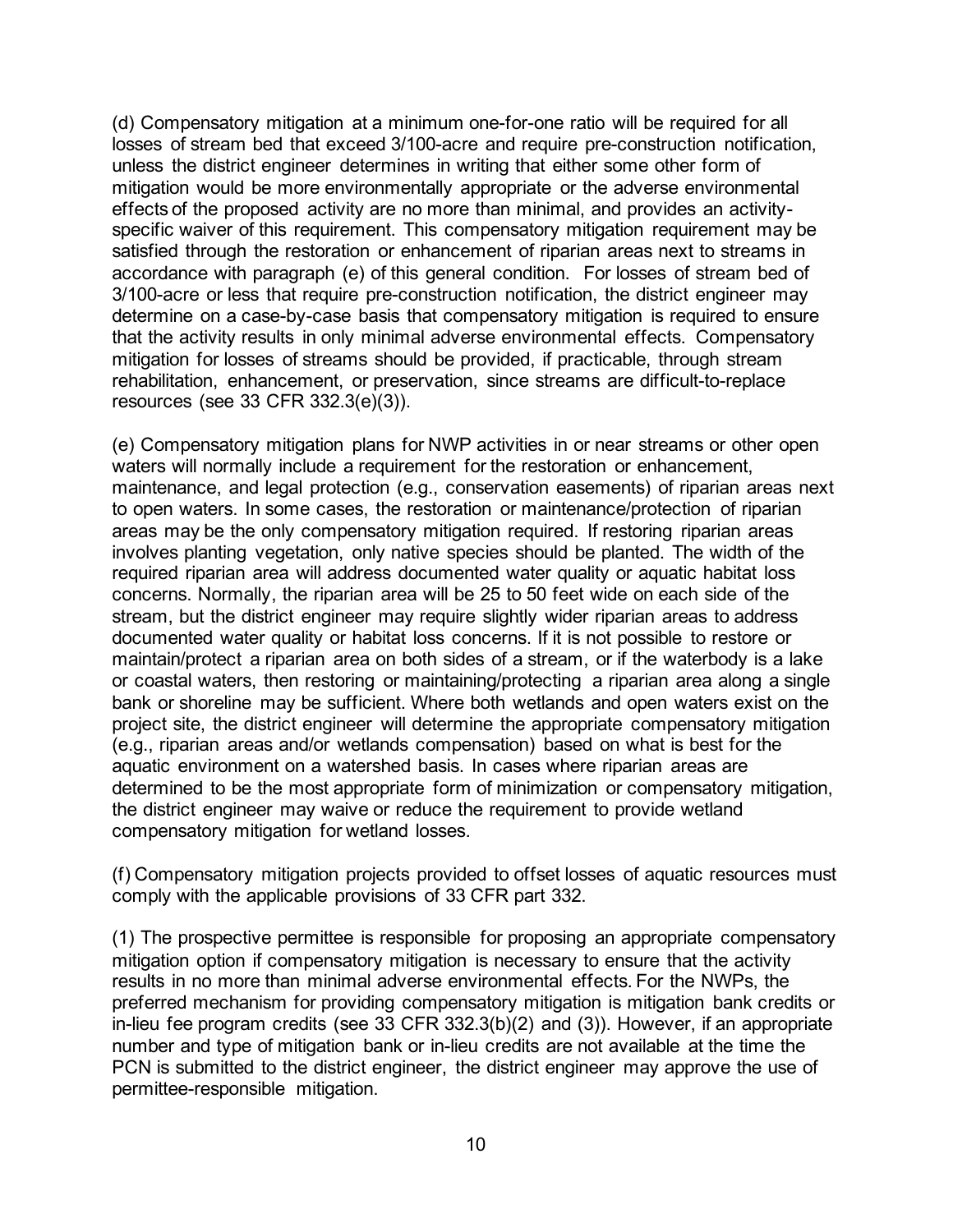(2) The amount of compensatory mitigation required by the district engineer must be sufficient to ensure that the authorized activity results in no more than minimal individual and cumulative adverse environmental effects (see 33 CFR 330.1(e)(3)). (See also 33 CFR 332.3(f).)

(3) Since the likelihood of success is greater and the impacts to potentially valuable uplands are reduced, aquatic resource restoration should be the first compensatory mitigation option considered for permittee-responsible mitigation.

(4) If permittee-responsible mitigation is the proposed option, the prospective permittee is responsible for submitting a mitigation plan. A conceptual or detailed mitigation plan may be used by the district engineer to make the decision on the NWP verification request, but a final mitigation plan that addresses the applicable requirements of 33 CFR 332.4(c)(2) through (14) must be approved by the district engineer before the permittee begins work in waters of the United States, unless the district engineer determines that prior approval of the final mitigation plan is not practicable or not necessary to ensure timely completion of the required compensatory mitigation (see 33 CFR 332.3(k)(3)). If permittee-responsible mitigation is the proposed option, and the proposed compensatory mitigation site is located on land in which another federal agency holds an easement, the district engineer will coordinate with that federal agency to determine if proposed compensatory mitigation project is compatible with the terms of the easement.

(5) If mitigation bank or in-lieu fee program credits are the proposed option, the mitigation plan needs to address only the baseline conditions at the impact site and the number of credits to be provided (see 33 CFR 332.4(c)(1)(ii)).

(6) Compensatory mitigation requirements (e.g., resource type and amount to be provided as compensatory mitigation, site protection, ecological performance standards, monitoring requirements) may be addressed through conditions added to the NWP authorization, instead of components of a compensatory mitigation plan (see 33 CFR  $332.4(c)(1)(ii)$ ).

(g) Compensatory mitigation will not be used to increase the acreage losses allowed by the acreage limits of the NWPs. For example, if an NWP has an acreage limit of 1/2 acre, it cannot be used to authorize any NWP activity resulting in the loss of greater than 1/2-acre of waters of the United States, even if compensatory mitigation is provided that replaces or restores some of the lost waters. However, compensatory mitigation can and should be used, as necessary, to ensure that an NWP activity already meeting the established acreage limits also satisfies the no more than minimal impact requirement for the NWPs.

(h) Permittees may propose the use of mitigation banks, in-lieu fee programs, or permittee-responsible mitigation. When developing a compensatory mitigation proposal, the permittee must consider appropriate and practicable options consistent with the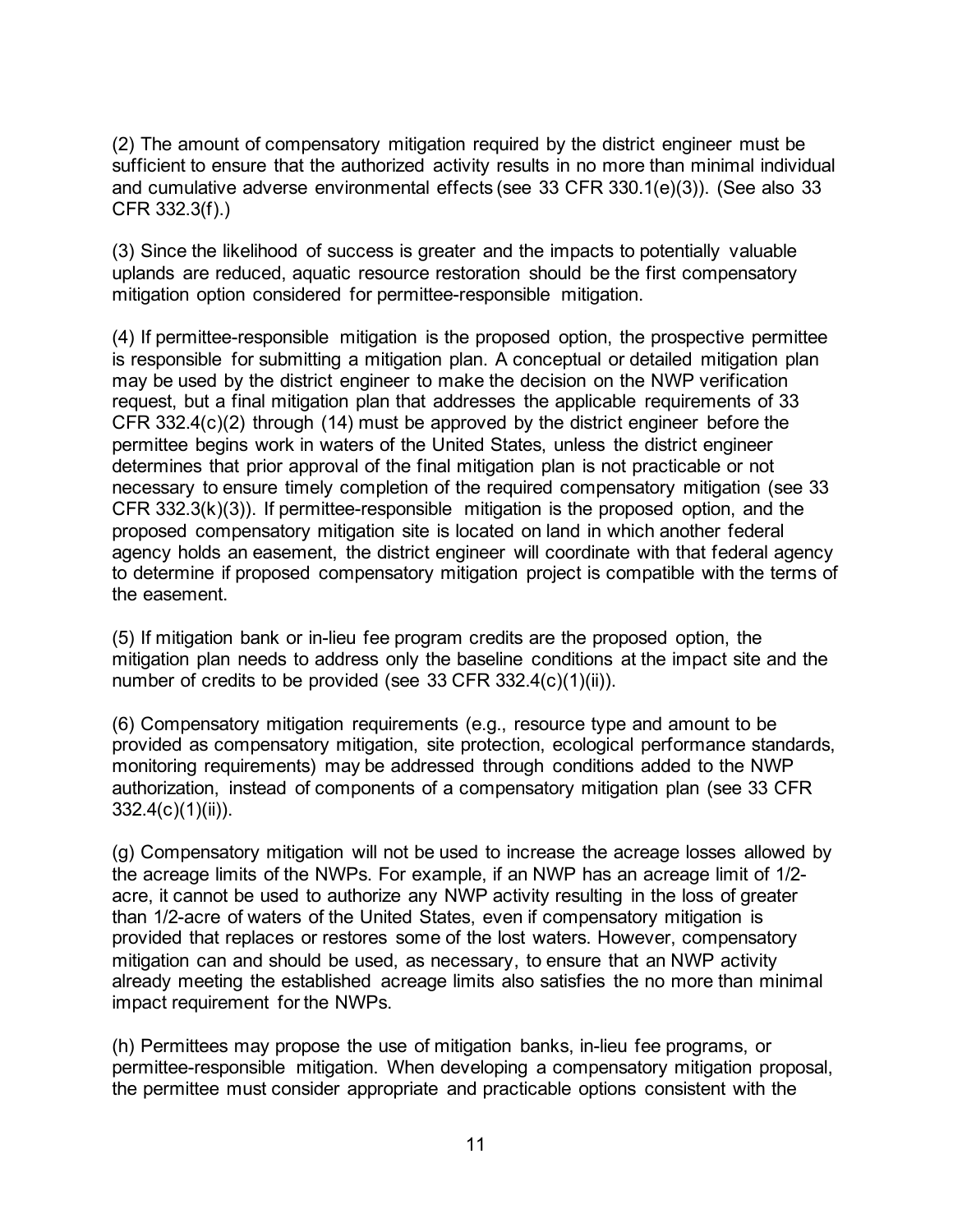framework at 33 CFR 332.3(b). For activities resulting in the loss of marine or estuarine resources, permittee-responsible mitigation may be environmentally preferable if there are no mitigation banks or in-lieu fee programs in the area that have marine or estuarine credits available for sale or transfer to the permittee. For permittee-responsible mitigation, the special conditions of the NWP verification must clearly indicate the party or parties responsible for the implementation and performance of the compensatory mitigation project, and, if required, its long-term management.

(i) Where certain functions and services of waters of the United States are permanently adversely affected by a regulated activity, such as discharges of dredged or fill material into waters of the United States that will convert a forested or scrub-shrub wetland to a herbaceous wetland in a permanently maintained utility line right-of-way, mitigation may be required to reduce the adverse environmental effects of the activity to the no more than minimal level.

24. **Safety of Impoundment Structures.** To ensure that all impoundment structures are safely designed, the district engineer may require non-Federal applicants to demonstrate that the structures comply with established state or federal, dam safety criteria or have been designed by qualified persons. The district engineer may also require documentation that the design has been independently reviewed by similarly qualified persons, and appropriate modifications made to ensure safety.

25. **Water Quality.** (a) Where the certifying authority (state, authorized tribe, or EPA, as appropriate) has not previously certified compliance of an NWP with CWA section 401, a CWA section 401 water quality certification for the proposed discharge must be obtained or waived (see 33 CFR 330.4(c)). If the permittee cannot comply with all of the conditions of a water quality certification previously issued by certifying authority for the issuance of the NWP, then the permittee must obtain a water quality certification or waiver for the proposed discharge in order for the activity to be authorized by an NWP.

(b) If the NWP activity requires pre-construction notification and the certifying authority has not previously certified compliance of an NWP with CWA section 401, the proposed discharge is not authorized by an NWP until water quality certification is obtained or waived. If the certifying authority issues a water quality certification for the proposed discharge, the permittee must submit a copy of the certification to the district engineer. The discharge is not authorized by an NWP until the district engineer has notified the permittee that the water quality certification requirement has been satisfied by the issuance of a water quality certification or a waiver.

(c) The district engineer or certifying authority may require additional water quality management measures to ensure that the authorized activity does not result in more than minimal degradation of water quality.

26. **Coastal Zone Management.** In coastal states where an NWP has not previously received a state coastal zone management consistency concurrence, an individual state coastal zone management consistency concurrence must be obtained, or a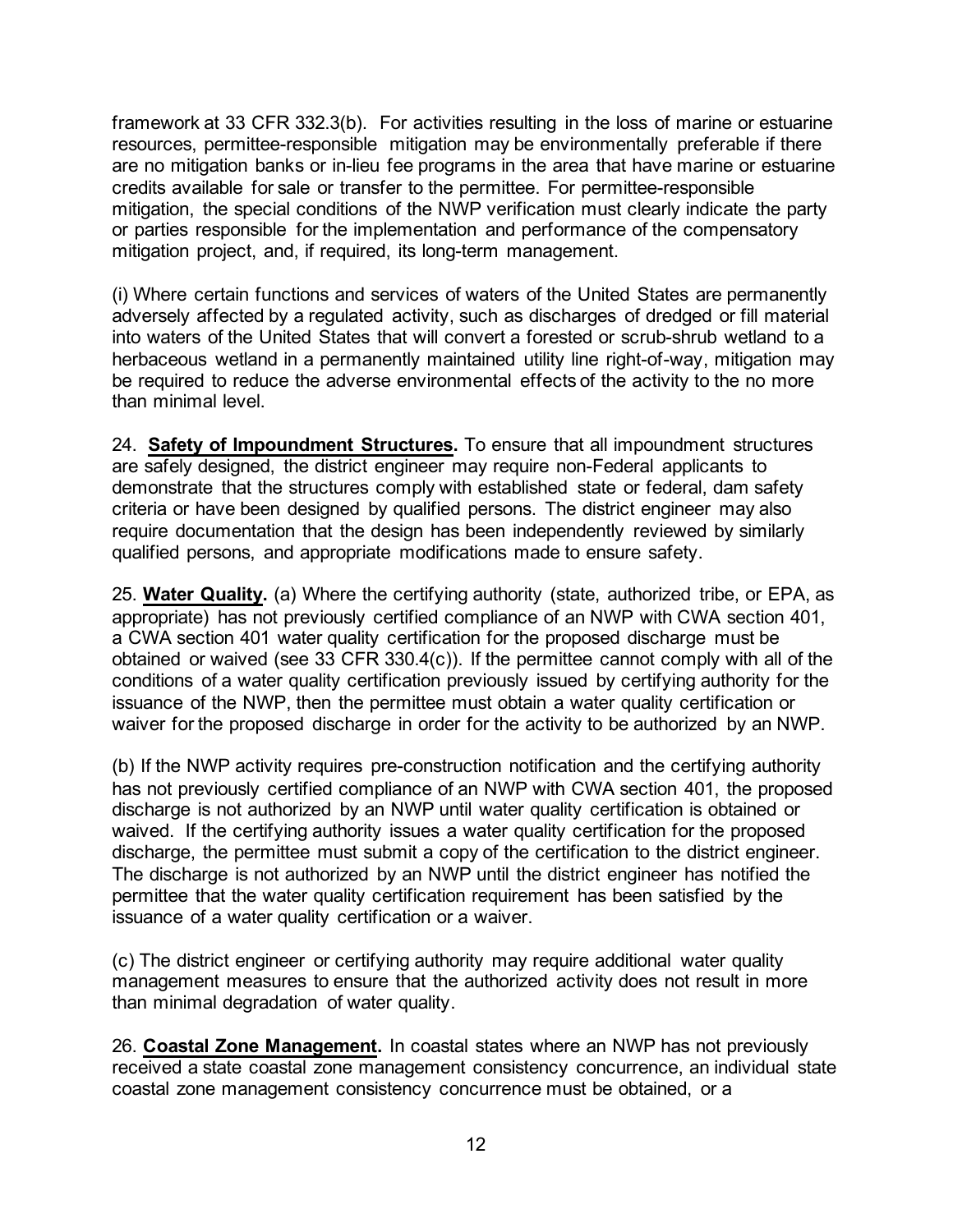presumption of concurrence must occur (see 33 CFR 330.4(d)). If the permittee cannot comply with all of the conditions of a coastal zone management consistency concurrence previously issued by the state, then the permittee must obtain an individual coastal zone management consistency concurrence or presumption of concurrence in order for the activity to be authorized by an NWP. The district engineer or a state may require additional measures to ensure that the authorized activity is consistent with state coastal zone management requirements.

27. **Regional and Case-By-Case Conditions.** The activity must comply with any regional conditions that may have been added by the Division Engineer (see 33 CFR 330.4(e)) and with any case specific conditions added by the Corps or by the state, Indian Tribe, or U.S. EPA in its CWA section 401 Water Quality Certification, or by the state in its Coastal Zone Management Act consistency determination.

28. **Use of Multiple Nationwide Permits.** The use of more than one NWP for a single and complete project is authorized, subject to the following restrictions:

(a) If only one of the NWPs used to authorize the single and complete project has a specified acreage limit, the acreage loss of waters of the United States cannot exceed the acreage limit of the NWP with the highest specified acreage limit. For example, if a road crossing over tidal waters is constructed under NWP 14, with associated bank stabilization authorized by NWP 13, the maximum acreage loss of waters of the United States for the total project cannot exceed 1/3-acre.

(b) If one or more of the NWPs used to authorize the single and complete project has specified acreage limits, the acreage loss of waters of the United States authorized by those NWPs cannot exceed their respective specified acreage limits. For example, if a commercial development is constructed under NWP 39, and the single and complete project includes the filling of an upland ditch authorized by NWP 46, the maximum acreage loss of waters of the United States for the commercial development under NWP 39 cannot exceed 1/2-acre, and the total acreage loss of waters of United States due to the NWP 39 and 46 activities cannot exceed 1 acre.

29. **Transfer of Nationwide Permit Verifications.** If the permittee sells the property associated with a nationwide permit verification, the permittee may transfer the nationwide permit verification to the new owner by submitting a letter to the appropriate Corps district office to validate the transfer. A copy of the nationwide permit verification must be attached to the letter, and the letter must contain the following statement and signature:

"When the structures or work authorized by this nationwide permit are still in existence at the time the property is transferred, the terms and conditions of this nationwide permit, including any special conditions, will continue to be binding on the new owner(s) of the property. To validate the transfer of this nationwide permit and the associated liabilities associated with compliance with its terms and conditions, have the transferee sign and date below."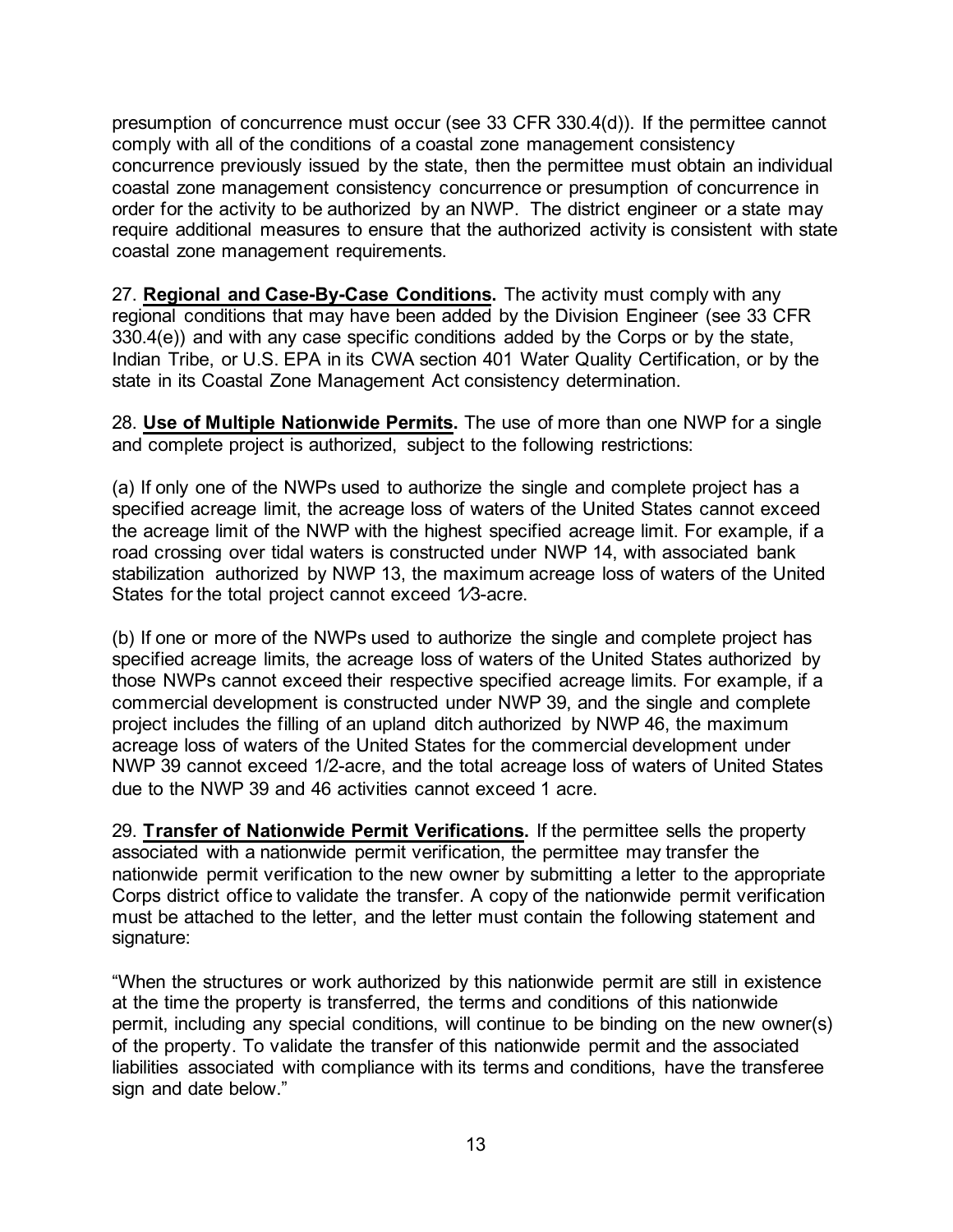\_\_\_\_\_\_\_\_\_\_\_\_\_\_\_\_\_\_\_\_\_\_\_\_\_\_\_\_\_\_\_\_\_\_\_\_\_\_\_\_\_\_\_\_\_ (Transferee)

\_\_\_\_\_\_\_\_\_\_\_\_\_\_\_\_\_\_\_\_\_\_\_\_\_\_\_\_\_\_\_\_\_\_\_\_\_\_\_\_\_\_\_\_\_ (Date)

30. **Compliance Certification.** Each permittee who receives an NWP verification letter from the Corps must provide a signed certification documenting completion of the authorized activity and implementation of any required compensatory mitigation. The success of any required permittee-responsible mitigation, including the achievement of ecological performance standards, will be addressed separately by the district engineer. The Corps will provide the permittee the certification document with the NWP verification letter. The certification document will include:

(a) A statement that the authorized activity was done in accordance with the NWP authorization, including any general, regional, or activity-specific conditions;

(b) A statement that the implementation of any required compensatory mitigation was completed in accordance with the permit conditions. If credits from a mitigation bank or in-lieu fee program are used to satisfy the compensatory mitigation requirements, the certification must include the documentation required by 33 CFR 332.3(l)(3) to confirm that the permittee secured the appropriate number and resource type of credits; and

(c) The signature of the permittee certifying the completion of the activity and mitigation.

The completed certification document must be submitted to the district engineer within 30 days of completion of the authorized activity or the implementation of any required compensatory mitigation, whichever occurs later.

31. **Activities Affecting Structures or Works Built by the United States.** If an NWP activity also requires review by, or permission from, the Corps pursuant to 33 U.S.C. 408 because it will alter or temporarily or permanently occupy or use a U.S. Army Corps of Engineers (USACE) federally authorized Civil Works project (a "USACE project"), the prospective permittee must submit a pre-construction notification. See paragraph (b)(10) of general condition 32. An activity that requires section 408 permission and/or review is not authorized by an NWP until the appropriate Corps office issues the section 408 permission or completes its review to alter, occupy, or use the USACE project, and the district engineer issues a written NWP verification.

32. **Pre-Construction Notification.** (a) *Timing*. Where required by the terms of the NWP, the prospective permittee must notify the district engineer by submitting a preconstruction notification (PCN) as early as possible. The district engineer must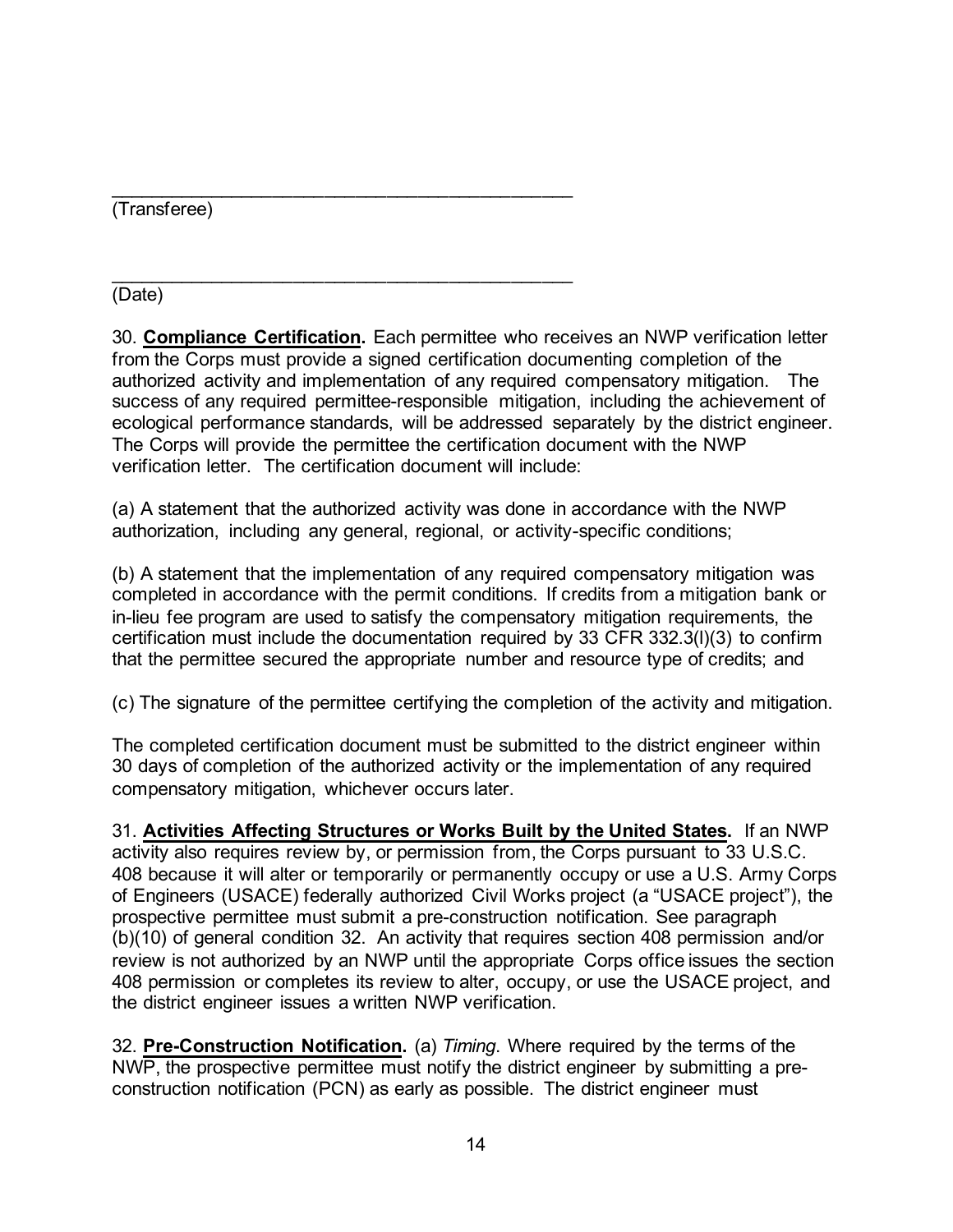determine if the PCN is complete within 30 calendar days of the date of receipt and, if the PCN is determined to be incomplete, notify the prospective permittee within that 30 day period to request the additional information necessary to make the PCN complete. The request must specify the information needed to make the PCN complete. As a general rule, district engineers will request additional information necessary to make the PCN complete only once. However, if the prospective permittee does not provide all of the requested information, then the district engineer will notify the prospective permittee that the PCN is still incomplete and the PCN review process will not commence until all of the requested information has been received by the district engineer. The prospective permittee shall not begin the activity until either:

(1) He or she is notified in writing by the district engineer that the activity may proceed under the NWP with any special conditions imposed by the district or division engineer; or

(2) 45 calendar days have passed from the district engineer's receipt of the complete PCN and the prospective permittee has not received written notice from the district or division engineer. However, if the permittee was required to notify the Corps pursuant to general condition 18 that listed species or critical habitat might be affected or are in the vicinity of the activity, or to notify the Corps pursuant to general condition 20 that the activity might have the potential to cause effects to historic properties, the permittee cannot begin the activity until receiving written notification from the Corps that there is "no effect" on listed species or "no potential to cause effects" on historic properties, or that any consultation required under Section 7 of the Endangered Species Act (see 33 CFR 330.4(f)) and/or section 106 of the National Historic Preservation Act (see 33 CFR 330.4(g)) has been completed. If the proposed activity requires a written waiver to exceed specified limits of an NWP, the permittee may not begin the activity until the district engineer issues the waiver. If the district or division engineer notifies the permittee in writing that an individual permit is required within 45 calendar days of receipt of a complete PCN, the permittee cannot begin the activity until an individual permit has been obtained. Subsequently, the permittee's right to proceed under the NWP may be modified, suspended, or revoked only in accordance with the procedure set forth in 33 CFR 330.5(d)(2).

(b) *Contents of Pre-Construction Notification*: The PCN must be in writing and include the following information:

(1) Name, address and telephone numbers of the prospective permittee;

(2) Location of the proposed activity;

(3) Identify the specific NWP or NWP(s) the prospective permittee wants to use to authorize the proposed activity;

(4) (i) A description of the proposed activity; the activity's purpose; direct and indirect adverse environmental effects the activity would cause, including the anticipated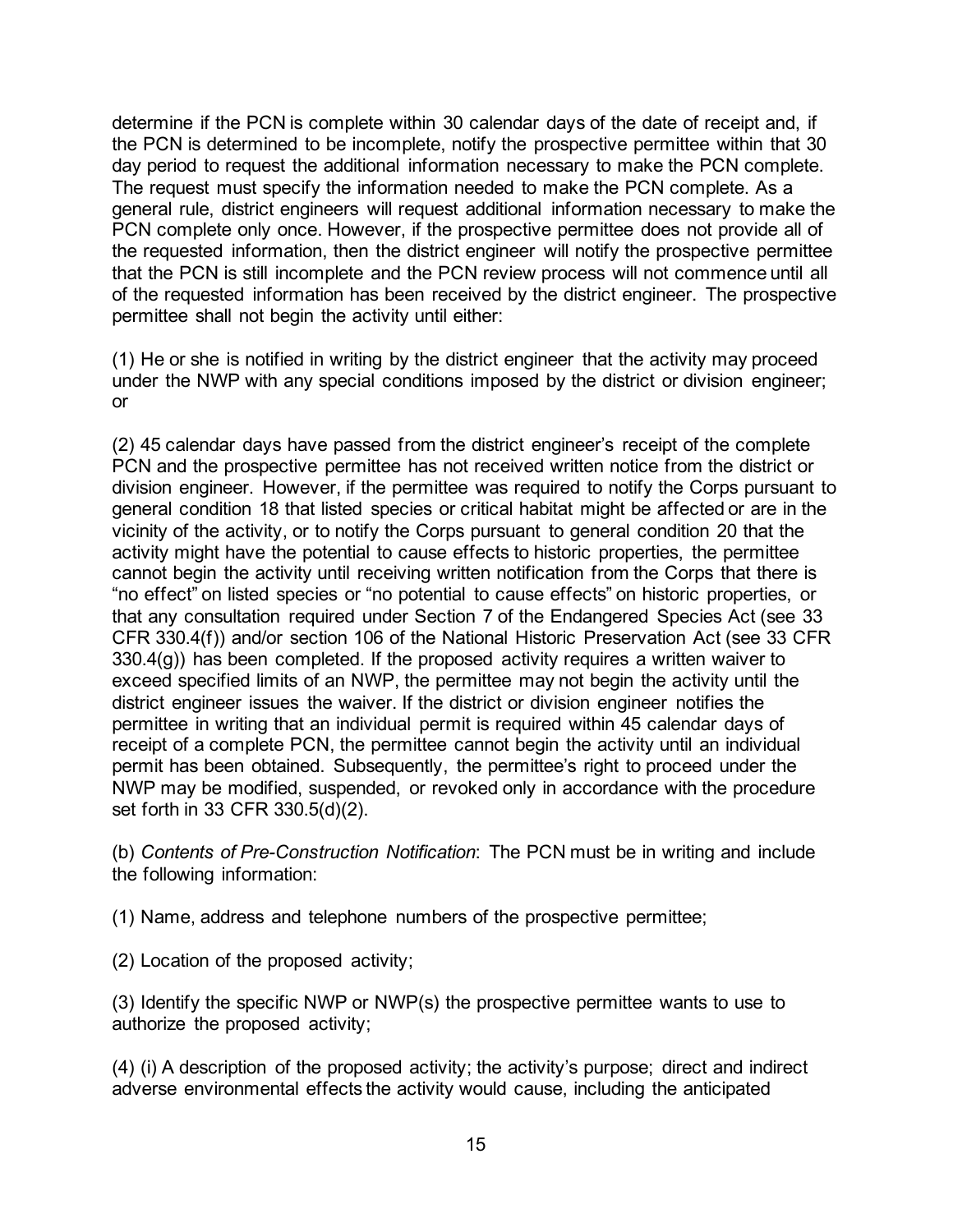amount of loss of wetlands, other special aquatic sites, and other waters expected to result from the NWP activity, in acres, linear feet, or other appropriate unit of measure; a description of any proposed mitigation measures intended to reduce the adverse environmental effects caused by the proposed activity; and any other NWP(s), regional general permit(s), or individual permit(s) used or intended to be used to authorize any part of the proposed project or any related activity, including other separate and distant crossings for linear projects that require Department of the Army authorization but do not require pre-construction notification. The description of the proposed activity and any proposed mitigation measures should be sufficiently detailed to allow the district engineer to determine that the adverse environmental effects of the activity will be no more than minimal and to determine the need for compensatory mitigation or other mitigation measures.

(ii) For linear projects where one or more single and complete crossings require preconstruction notification, the PCN must include the quantity of anticipated losses of wetlands, other special aquatic sites, and other waters for each single and complete crossing of those wetlands, other special aquatic sites, and other waters (including those single and complete crossings authorized by an NWP but do not require PCNs). This information will be used by the district engineer to evaluate the cumulative adverse environmental effects of the proposed linear project, and does not change those non-PCN NWP activities into NWP PCNs.

(iii) Sketches should be provided when necessary to show that the activity complies with the terms of the NWP. (Sketches usually clarify the activity and when provided results in a quicker decision. Sketches should contain sufficient detail to provide an illustrative description of the proposed activity (e.g., a conceptual plan), but do not need to be detailed engineering plans);

(5) The PCN must include a delineation of wetlands, other special aquatic sites, and other waters, such as lakes and ponds, and perennial and intermittent streams, on the project site. Wetland delineations must be prepared in accordance with the current method required by the Corps. The permittee may ask the Corps to delineate the special aquatic sites and other waters on the project site, but there may be a delay if the Corps does the delineation, especially if the project site is large or contains many wetlands, other special aquatic sites, and other waters. Furthermore, the 45-day period will not start until the delineation has been submitted to or completed by the Corps, as appropriate;

(6) If the proposed activity will result in the loss of greater than 1/10-acre of wetlands or 3/100-acre of stream bed and a PCN is required, the prospective permittee must submit a statement describing how the mitigation requirement will be satisfied, or explaining why the adverse environmental effects are no more than minimal and why compensatory mitigation should not be required. As an alternative, the prospective permittee may submit a conceptual or detailed mitigation plan.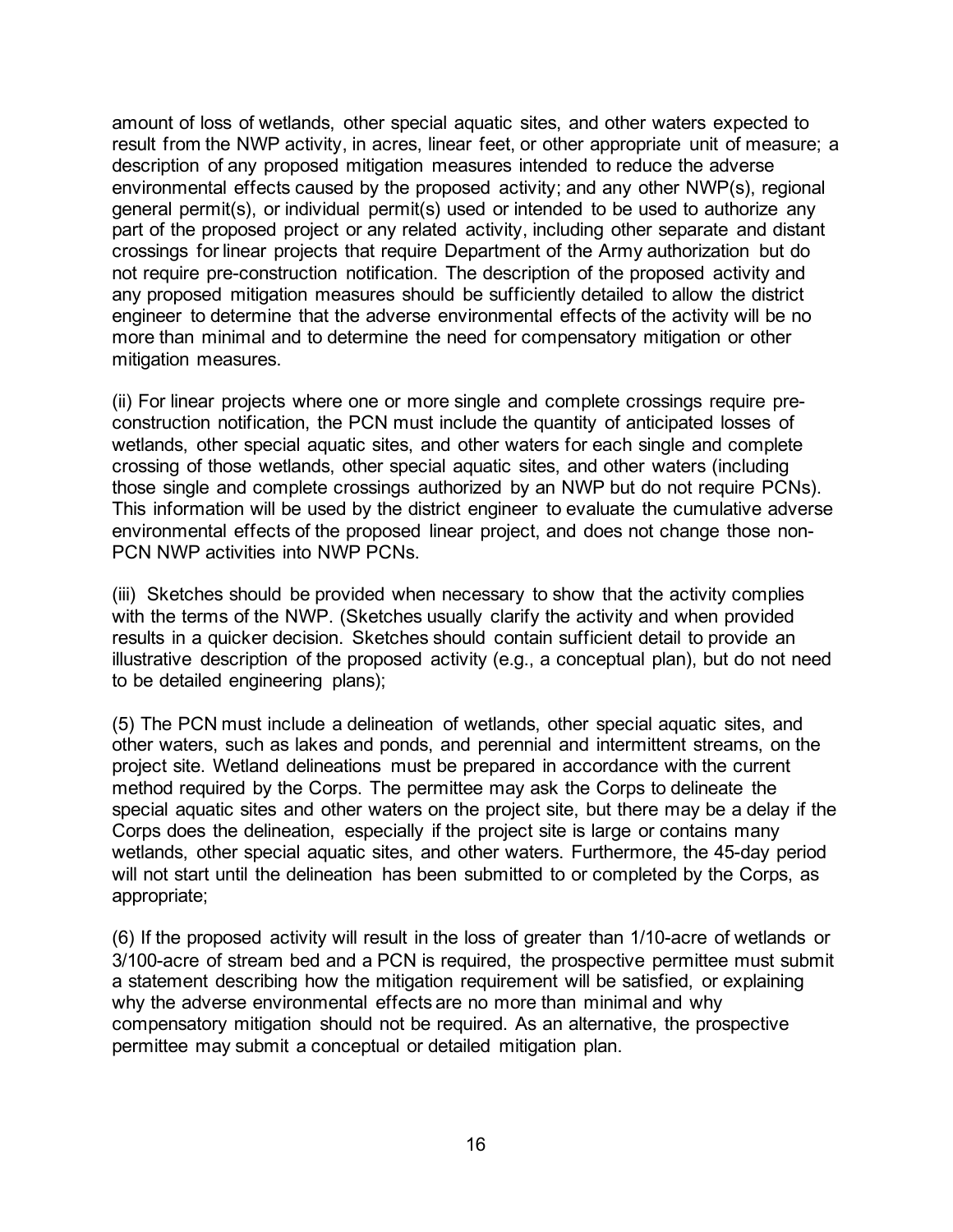(7) For non-federal permittees, if any listed species (or species proposed for listing) or designated critical habitat (or critical habitat proposed for such designation) might be affected or is in the vicinity of the activity, or if the activity is located in designated critical habitat (or critical habitat proposed for such designation), the PCN must include the name(s) of those endangered or threatened species (or species proposed for listing) that might be affected by the proposed activity or utilize the designated critical habitat (or critical habitat proposed for such designation) that might be affected by the proposed activity. For NWP activities that require pre-construction notification, Federal permittees must provide documentation demonstrating compliance with the Endangered Species Act;

(8) For non-federal permittees, if the NWP activity might have the potential to cause effects to a historic property listed on, determined to be eligible for listing on, or potentially eligible for listing on, the National Register of Historic Places, the PCN must state which historic property might have the potential to be affected by the proposed activity or include a vicinity map indicating the location of the historic property. For NWP activities that require pre-construction notification, Federal permittees must provide documentation demonstrating compliance with section 106 of the National Historic Preservation Act;

(9) For an activity that will occur in a component of the National Wild and Scenic River System, or in a river officially designated by Congress as a "study river" for possible inclusion in the system while the river is in an official study status, the PCN must identify the Wild and Scenic River or the "study river" (see general condition 16); and

(10) For an NWP activity that requires permission from, or review by, the Corps pursuant to 33 U.S.C. 408 because it will alter or temporarily or permanently occupy or use a U.S. Army Corps of Engineers federally authorized civil works project, the preconstruction notification must include a statement confirming that the project proponent has submitted a written request for section 408 permission from, or review by, the Corps office having jurisdiction over that USACE project.

(c) *Form of Pre-Construction Notification*: The nationwide permit pre-construction notification form (Form ENG 6082) should be used for NWP PCNs. A letter containing the required information may also be used. Applicants may provide electronic files of PCNs and supporting materials if the district engineer has established tools and procedures for electronic submittals.

(d) *Agency Coordination*: (1) The district engineer will consider any comments from Federal and state agencies concerning the proposed activity's compliance with the terms and conditions of the NWPs and the need for mitigation to reduce the activity's adverse environmental effects so that they are no more than minimal.

(2) Agency coordination is required for: (i) all NWP activities that require preconstruction notification and result in the loss of greater than 1/2-acre of waters of the United States; (ii) NWP 13 activities in excess of 500 linear feet, fills greater than one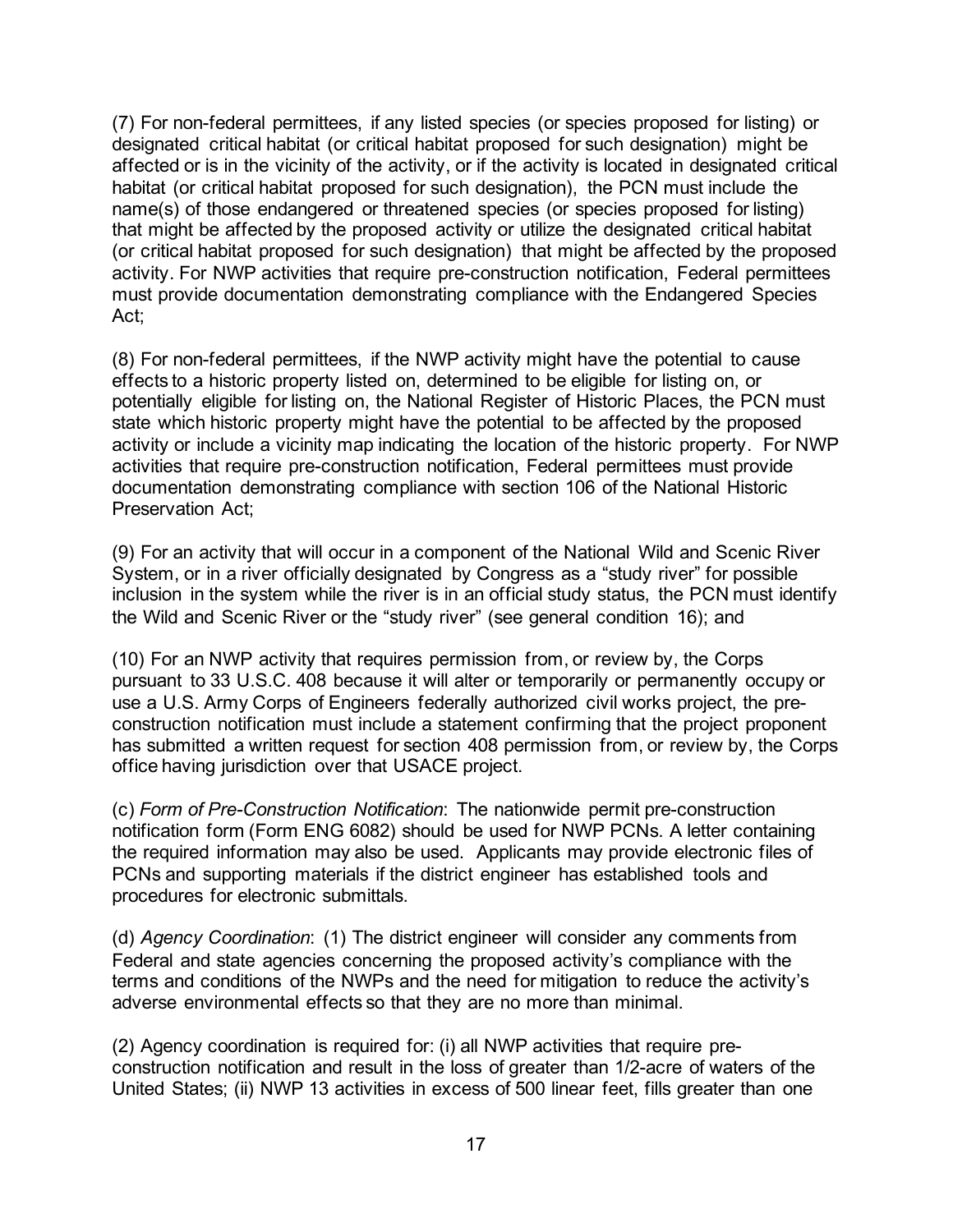cubic yard per running foot, or involve discharges of dredged or fill material into special aquatic sites; and (iii) NWP 54 activities in excess of 500 linear feet, or that extend into the waterbody more than 30 feet from the mean low water line in tidal waters or the ordinary high water mark in the Great Lakes.

(3) When agency coordination is required, the district engineer will immediately provide (e.g., via e-mail, facsimile transmission, overnight mail, or other expeditious manner) a copy of the complete PCN to the appropriate Federal or state offices (FWS, state natural resource or water quality agency, EPA, and, if appropriate, the NMFS). With the exception of NWP 37, these agencies will have 10 calendar days from the date the material is transmitted to notify the district engineer via telephone, facsimile transmission, or e-mail that they intend to provide substantive, site-specific comments. The comments must explain why the agency believes the adverse environmental effects will be more than minimal. If so contacted by an agency, the district engineer will wait an additional 15 calendar days before making a decision on the pre-construction notification. The district engineer will fully consider agency comments received within the specified time frame concerning the proposed activity's compliance with the terms and conditions of the NWPs, including the need for mitigation to ensure that the net adverse environmental effects of the proposed activity are no more than minimal. The district engineer will provide no response to the resource agency, except as provided below. The district engineer will indicate in the administrative record associated with each pre-construction notification that the resource agencies' concerns were considered. For NWP 37, the emergency watershed protection and rehabilitation activity may proceed immediately in cases where there is an unacceptable hazard to life or a significant loss of property or economic hardship will occur. The district engineer will consider any comments received to decide whether the NWP 37 authorization should be modified, suspended, or revoked in accordance with the procedures at 33 CFR 330.5.

(4) In cases of where the prospective permittee is not a Federal agency, the district engineer will provide a response to NMFS within 30 calendar days of receipt of any Essential Fish Habitat conservation recommendations, as required by section 305(b)(4)(B) of the Magnuson-Stevens Fishery Conservation and Management Act.

(5) Applicants are encouraged to provide the Corps with either electronic files or multiple copies of pre-construction notifications to expedite agency coordination.

#### **2021 District Engineer's Decision**

1. In reviewing the PCN for the proposed activity, the district engineer will determine whether the activity authorized by the NWP will result in more than minimal individual or cumulative adverse environmental effects or may be contrary to the public interest. If a project proponent requests authorization by a specific NWP, the district engineer should issue the NWP verification for that activity if it meets the terms and conditions of that NWP, unless he or she determines, after considering mitigation, that the proposed activity will result in more than minimal individual and cumulative adverse effects on the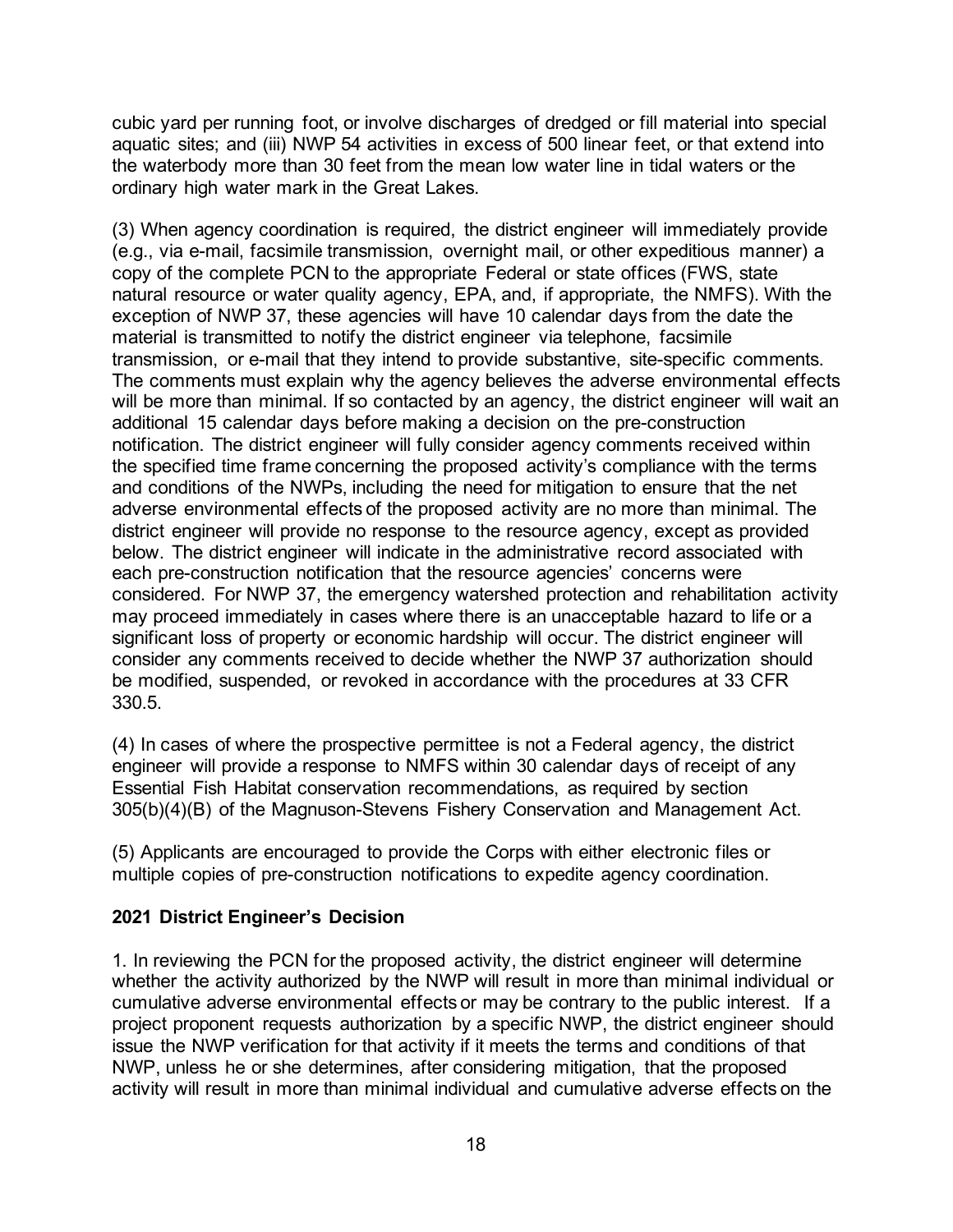aquatic environment and other aspects of the public interest and exercises discretionary authority to require an individual permit for the proposed activity. For a linear project, this determination will include an evaluation of the single and complete crossings of waters of the United States that require PCNs to determine whether they individually satisfy the terms and conditions of the NWP(s), as well as the cumulative effects caused by all of the crossings of waters of the United States authorized by an NWP. If an applicant requests a waiver of an applicable limit, as provided for in NWPs 13, 36, or 54, the district engineer will only grant the waiver upon a written determination that the NWP activity will result in only minimal individual and cumulative adverse environmental effects.

2. When making minimal adverse environmental effects determinations the district engineer will consider the direct and indirect effects caused by the NWP activity. He or she will also consider the cumulative adverse environmental effects caused by activities authorized by an NWP and whether those cumulative adverse environmental effects are no more than minimal. The district engineer will also consider site specific factors, such as the environmental setting in the vicinity of the NWP activity, the type of resource that will be affected by the NWP activity, the functions provided by the aquatic resources that will be affected by the NWP activity, the degree or magnitude to which the aquatic resources perform those functions, the extent that aquatic resource functions will be lost as a result of the NWP activity (e.g., partial or complete loss), the duration of the adverse effects (temporary or permanent), the importance of the aquatic resource functions to the region (e.g., watershed or ecoregion), and mitigation required by the district engineer. If an appropriate functional or condition assessment method is available and practicable to use, that assessment method may be used by the district engineer to assist in the minimal adverse environmental effects determination. The district engineer may add case-specific special conditions to the NWP authorization to address site-specific environmental concerns.

3. If the proposed activity requires a PCN and will result in a loss of greater than 1/10 acre of wetlands or 3/100-acre of stream bed, the prospective permittee should submit a mitigation proposal with the PCN. Applicants may also propose compensatory mitigation for NWP activities with smaller impacts, or for impacts to other types of waters. The district engineer will consider any proposed compensatory mitigation or other mitigation measures the applicant has included in the proposal in determining whether the net adverse environmental effects of the proposed activity are no more than minimal. The compensatory mitigation proposal may be either conceptual or detailed. If the district engineer determines that the activity complies with the terms and conditions of the NWP and that the adverse environmental effects are no more than minimal, after considering mitigation, the district engineer will notify the permittee and include any activity-specific conditions in the NWP verification the district engineer deems necessary. Conditions for compensatory mitigation requirements must comply with the appropriate provisions at 33 CFR 332.3(k). The district engineer must approve the final mitigation plan before the permittee commences work in waters of the United States, unless the district engineer determines that prior approval of the final mitigation plan is not practicable or not necessary to ensure timely completion of the required compensatory mitigation. If the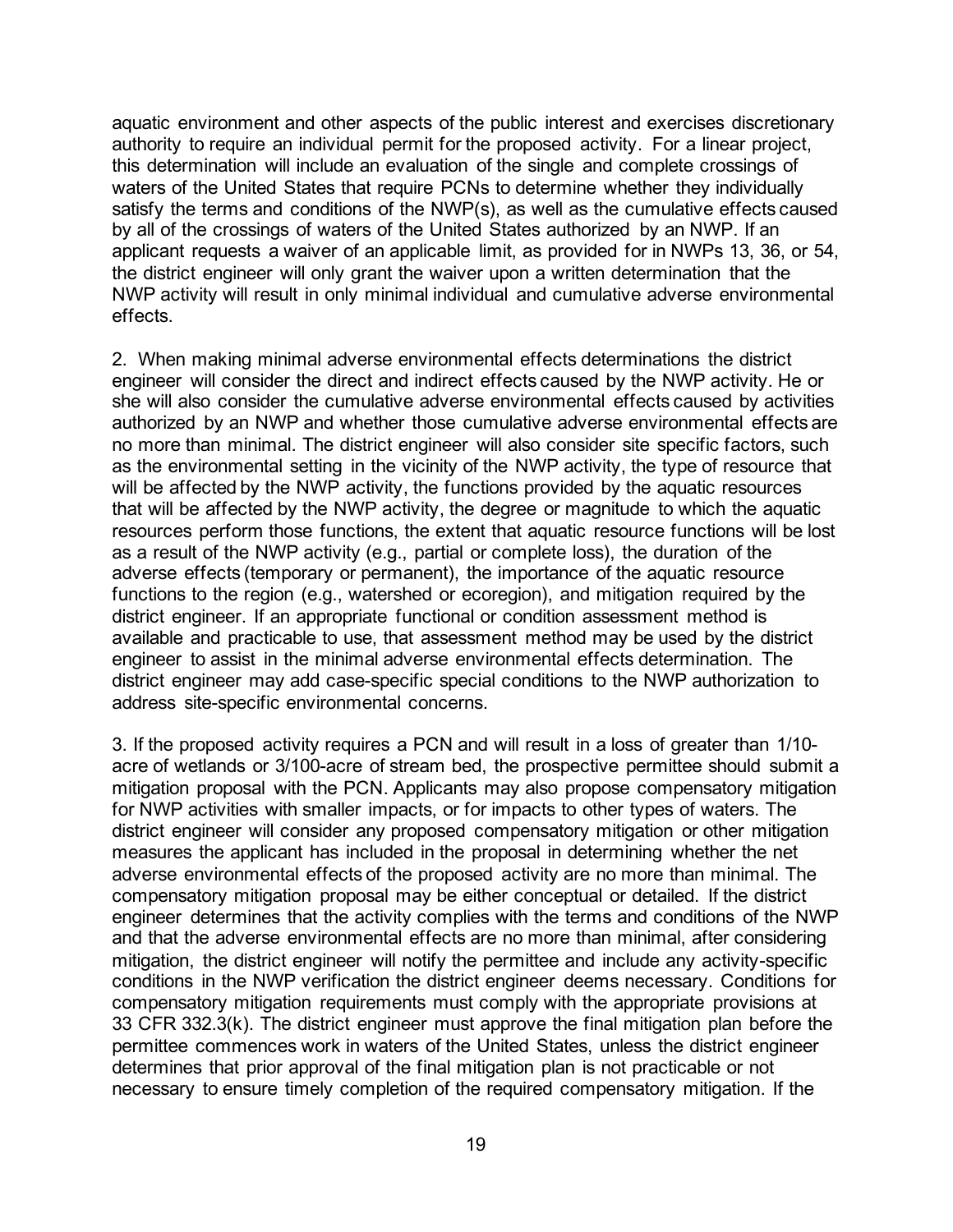prospective permittee elects to submit a compensatory mitigation plan with the PCN, the district engineer will expeditiously review the proposed compensatory mitigation plan. The district engineer must review the proposed compensatory mitigation plan within 45 calendar days of receiving a complete PCN and determine whether the proposed mitigation would ensure that the NWP activity results in no more than minimal adverse environmental effects. If the net adverse environmental effects of the NWP activity (after consideration of the mitigation proposal) are determined by the district engineer to be no more than minimal, the district engineer will provide a timely written response to the applicant. The response will state that the NWP activity can proceed under the terms and conditions of the NWP, including any activity-specific conditions added to the NWP authorization by the district engineer.

4. If the district engineer determines that the adverse environmental effects of the proposed activity are more than minimal, then the district engineer will notify the applicant either: (a) that the activity does not qualify for authorization under the NWP and instruct the applicant on the procedures to seek authorization under an individual permit; (b) that the activity is authorized under the NWP subject to the applicant's submission of a mitigation plan that would reduce the adverse environmental effects so that they are no more than minimal; or (c) that the activity is authorized under the NWP with specific modifications or conditions. Where the district engineer determines that mitigation is required to ensure no more than minimal adverse environmental effects, the activity will be authorized within the 45-day PCN period (unless additional time is required to comply with general conditions 18, 20, and/or 31), with activity-specific conditions that state the mitigation requirements. The authorization will include the necessary conceptual or detailed mitigation plan or a requirement that the applicant submit a mitigation plan that would reduce the adverse environmental effects so that they are no more than minimal. When compensatory mitigation is required, no work in waters of the United States may occur until the district engineer has approved a specific mitigation plan or has determined that prior approval of a final mitigation plan is not practicable or not necessary to ensure timely completion of the required compensatory mitigation.

#### **2021 Further Information**

1. District engineers have authority to determine if an activity complies with the terms and conditions of an NWP.

2. NWPs do not obviate the need to obtain other federal, state, or local permits, approvals, or authorizations required by law.

3. NWPs do not grant any property rights or exclusive privileges.

4. NWPs do not authorize any injury to the property or rights of others.

5. NWPs do not authorize interference with any existing or proposed Federal project (see general condition 31).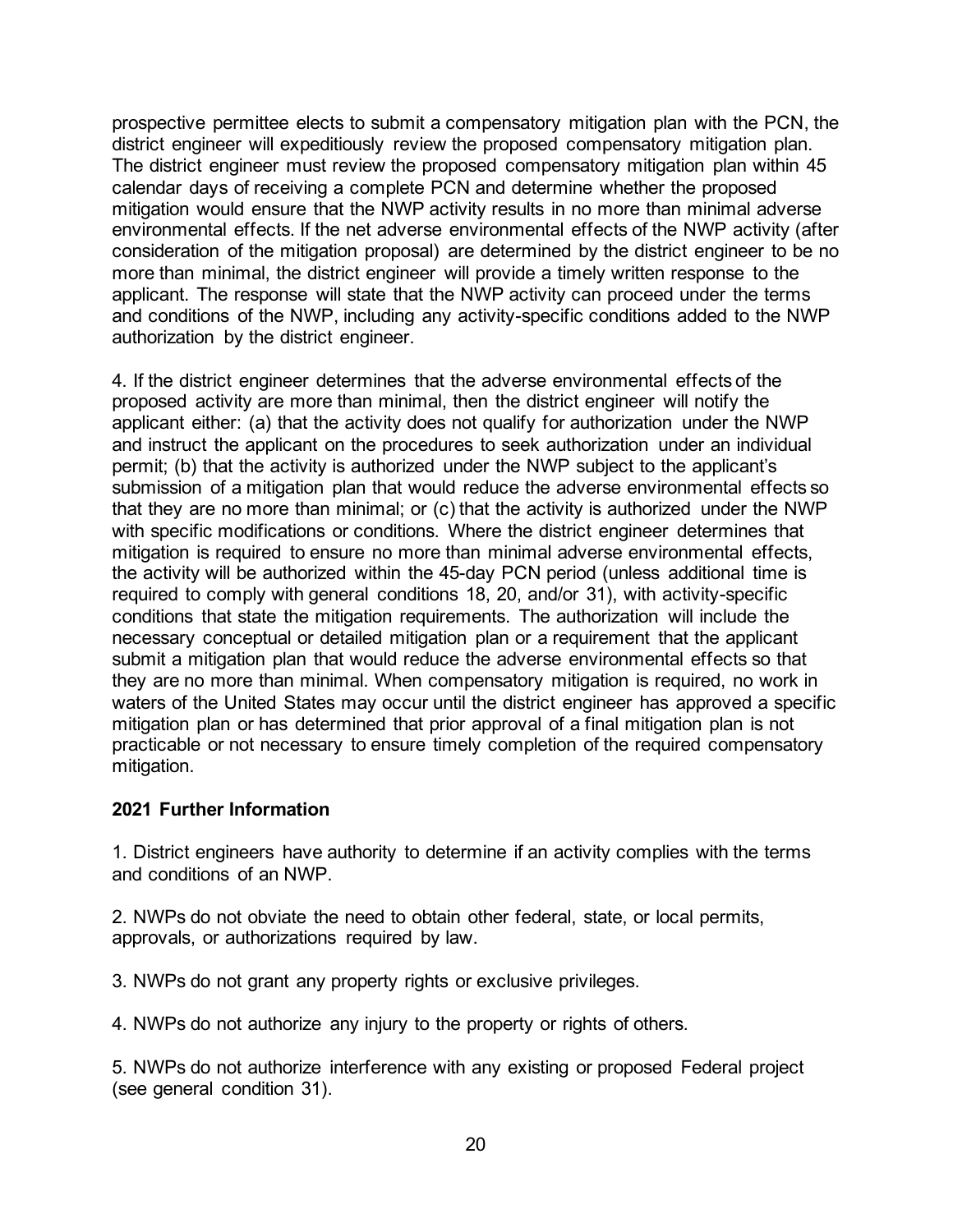### **2021 Nationwide Permit Definitions**

**Best management practices (BMPs):** Policies, practices, procedures, or structures implemented to mitigate the adverse environmental effects on surface water quality resulting from development. BMPs are categorized as structural or non-structural.

**Compensatory mitigation:** The restoration (re-establishment or rehabilitation), establishment (creation), enhancement, and/or in certain circumstances preservation of aquatic resources for the purposes of offsetting unavoidable adverse impacts which remain after all appropriate and practicable avoidance and minimization has been achieved.

**Currently serviceable:** Useable as is or with some maintenance, but not so degraded as to essentially require reconstruction.

**Direct effects:** Effects that are caused by the activity and occur at the same time and place.

**Discharge:** The term "discharge" means any discharge of dredged or fill material into waters of the United States.

**Ecological reference:** A model used to plan and design an aquatic habitat and riparian area restoration, enhancement, or establishment activity under NWP 27. An ecological reference may be based on the structure, functions, and dynamics of an aquatic habitat type or a riparian area type that currently exists in the region where the proposed NWP 27 activity is located. Alternatively, an ecological reference may be based on a conceptual model for the aquatic habitat type or riparian area type to be restored, enhanced, or established as a result of the proposed NWP 27 activity. An ecological reference takes into account the range of variation of the aquatic habitat type or riparian area type in the region.

**Enhancement:** The manipulation of the physical, chemical, or biological characteristics of an aquatic resource to heighten, intensify, or improve a specific aquatic resource function(s). Enhancement results in the gain of selected aquatic resource function(s), but may also lead to a decline in other aquatic resource function(s). Enhancement does not result in a gain in aquatic resource area.

**Establishment (creation):** The manipulation of the physical, chemical, or biological characteristics present to develop an aquatic resource that did not previously exist at an upland site. Establishment results in a gain in aquatic resource area.

**High Tide Line:** The line of intersection of the land with the water's surface at the maximum height reached by a rising tide. The high tide line may be determined, in the absence of actual data, by a line of oil or scum along shore objects, a more or less continuous deposit of fine shell or debris on the foreshore or berm, other physical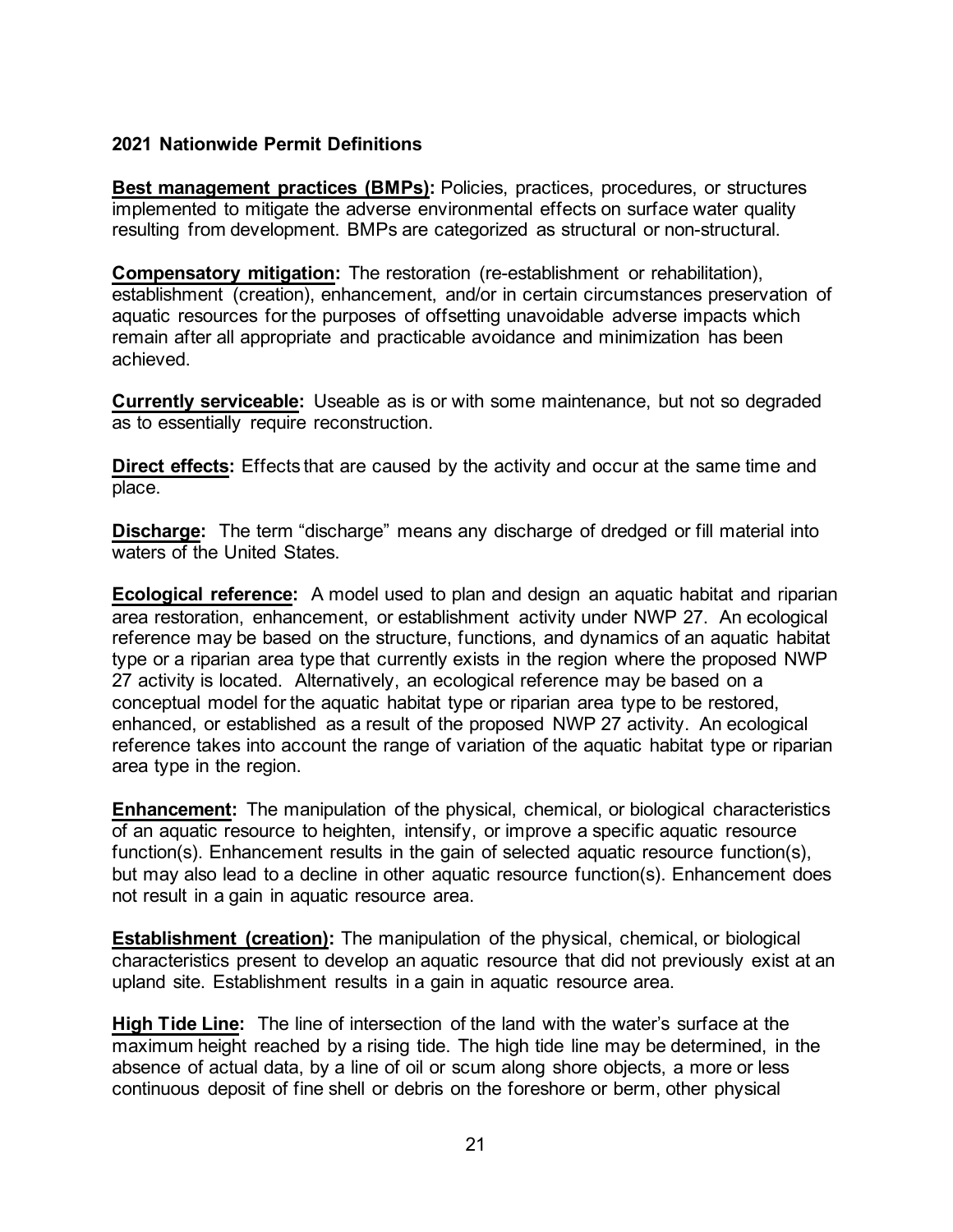markings or characteristics, vegetation lines, tidal gages, or other suitable means that delineate the general height reached by a rising tide. The line encompasses spring high tides and other high tides that occur with periodic frequency but does not include storm surges in which there is a departure from the normal or predicted reach of the tide due to the piling up of water against a coast by strong winds such as those accompanying a hurricane or other intense storm.

**Historic Property:** Any prehistoric or historic district, site (including archaeological site), building, structure, or other object included in, or eligible for inclusion in, the National Register of Historic Places maintained by the Secretary of the Interior. This term includes artifacts, records, and remains that are related to and located within such properties. The term includes properties of traditional religious and cultural importance to an Indian tribe or Native Hawaiian organization and that meet the National Register criteria (36 CFR part 60).

**Independent utility:** A test to determine what constitutes a single and complete nonlinear project in the Corps Regulatory Program. A project is considered to have independent utility if it would be constructed absent the construction of other projects in the project area. Portions of a multi-phase project that depend upon other phases of the project do not have independent utility. Phases of a project that would be constructed even if the other phases were not built can be considered as separate single and complete projects with independent utility.

**Indirect effects:** Effects that are caused by the activity and are later in time or farther removed in distance, but are still reasonably foreseeable.

**Loss of waters of the United States:** Waters of the United States that are permanently adversely affected by filling, flooding, excavation, or drainage because of the regulated activity. The loss of stream bed includes the acres of stream bed that are permanently adversely affected by filling or excavation because of the regulated activity. Permanent adverse effects include permanent discharges of dredged or fill material that change an aquatic area to dry land, increase the bottom elevation of a waterbody, or change the use of a waterbody. The acreage of loss of waters of the United States is a threshold measurement of the impact to jurisdictional waters or wetlands for determining whether a project may qualify for an NWP; it is not a net threshold that is calculated after considering compensatory mitigation that may be used to offset losses of aquatic functions and services. Waters of the United States temporarily filled, flooded, excavated, or drained, but restored to pre-construction contours and elevations after construction, are not included in the measurement of loss of waters of the United States. Impacts resulting from activities that do not require Department of the Army authorization, such as activities eligible for exemptions under section 404(f) of the Clean Water Act, are not considered when calculating the loss of waters of the United States.

**Navigable waters:** Waters subject to section 10 of the Rivers and Harbors Act of 1899. These waters are defined at 33 CFR part 329.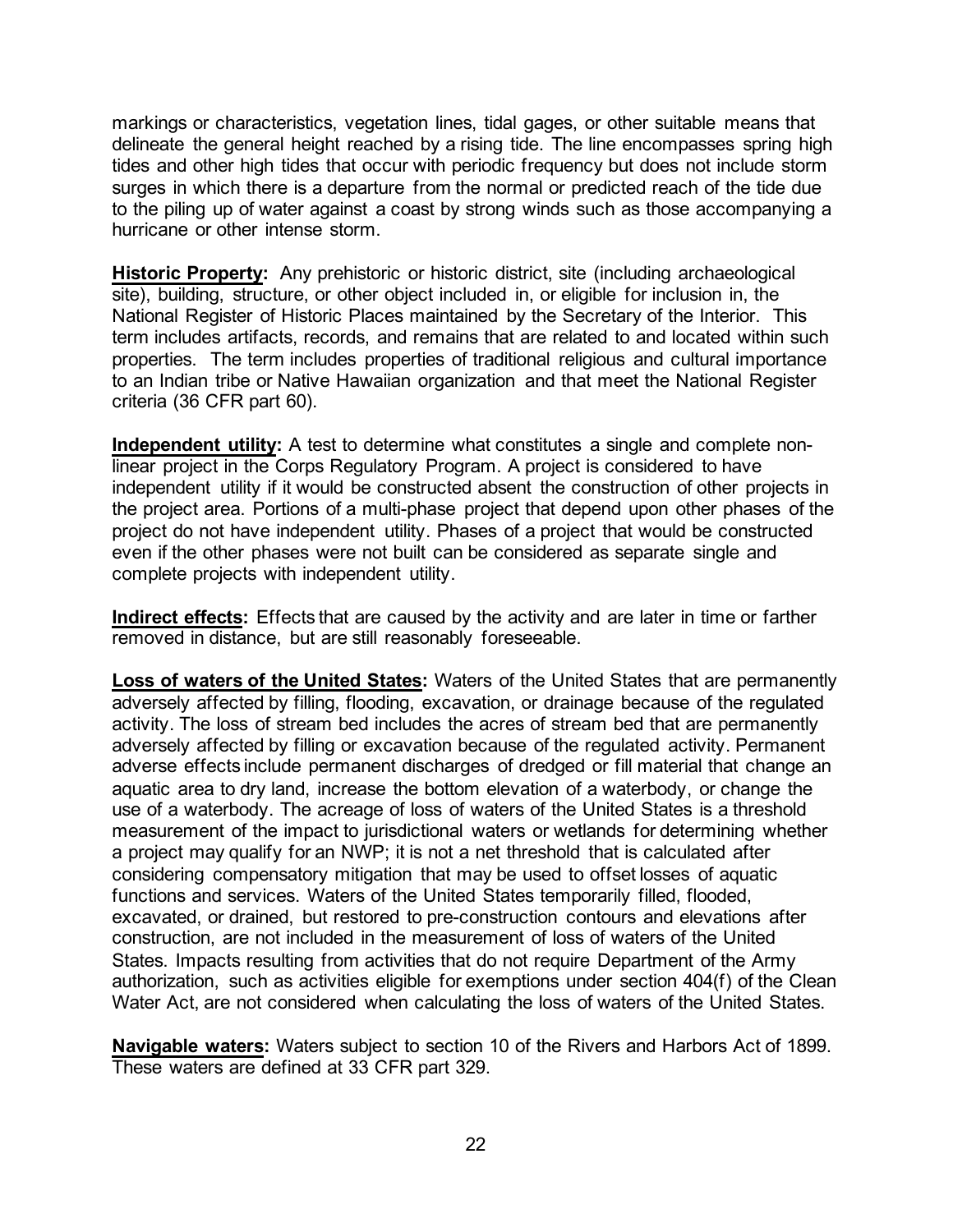**Non-tidal wetland:** A non-tidal wetland is a wetland that is not subject to the ebb and flow of tidal waters. Non-tidal wetlands contiguous to tidal waters are located landward of the high tide line (i.e., spring high tide line).

**Open water:** For purposes of the NWPs, an open water is any area that in a year with normal patterns of precipitation has water flowing or standing above ground to the extent that an ordinary high water mark can be determined. Aquatic vegetation within the area of flowing or standing water is either non-emergent, sparse, or absent. Vegetated shallows are considered to be open waters. Examples of "open waters" include rivers, streams, lakes, and ponds.

**Ordinary High Water Mark:** The term ordinary high water mark means that line on the shore established by the fluctuations of water and indicated by physical characteristics such as a clear, natural line impressed on the bank, shelving, changes in the character of soil, destruction of terrestrial vegetation, the presence of litter and debris, or other appropriate means that consider the characteristics of the surrounding areas.

**Perennial stream:** A perennial stream has surface water flowing continuously yearround during a typical year.

**Practicable:** Available and capable of being done after taking into consideration cost, existing technology, and logistics in light of overall project purposes.

**Pre-construction notification:** A request submitted by the project proponent to the Corps for confirmation that a particular activity is authorized by nationwide permit. The request may be a permit application, letter, or similar document that includes information about the proposed work and its anticipated environmental effects. Preconstruction notification may be required by the terms and conditions of a nationwide permit, or by regional conditions. A pre-construction notification may be voluntarily submitted in cases where pre-construction notification is not required and the project proponent wants confirmation that the activity is authorized by nationwide permit.

**Preservation:** The removal of a threat to, or preventing the decline of, aquatic resources by an action in or near those aquatic resources. This term includes activities commonly associated with the protection and maintenance of aquatic resources through the implementation of appropriate legal and physical mechanisms. Preservation does not result in a gain of aquatic resource area or functions.

**Re-establishment:** The manipulation of the physical, chemical, or biological characteristics of a site with the goal of returning natural/historic functions to a former aquatic resource. Re-establishment results in rebuilding a former aquatic resource and results in a gain in aquatic resource area and functions.

**Rehabilitation:** The manipulation of the physical, chemical, or biological characteristics of a site with the goal of repairing natural/historic functions to a degraded aquatic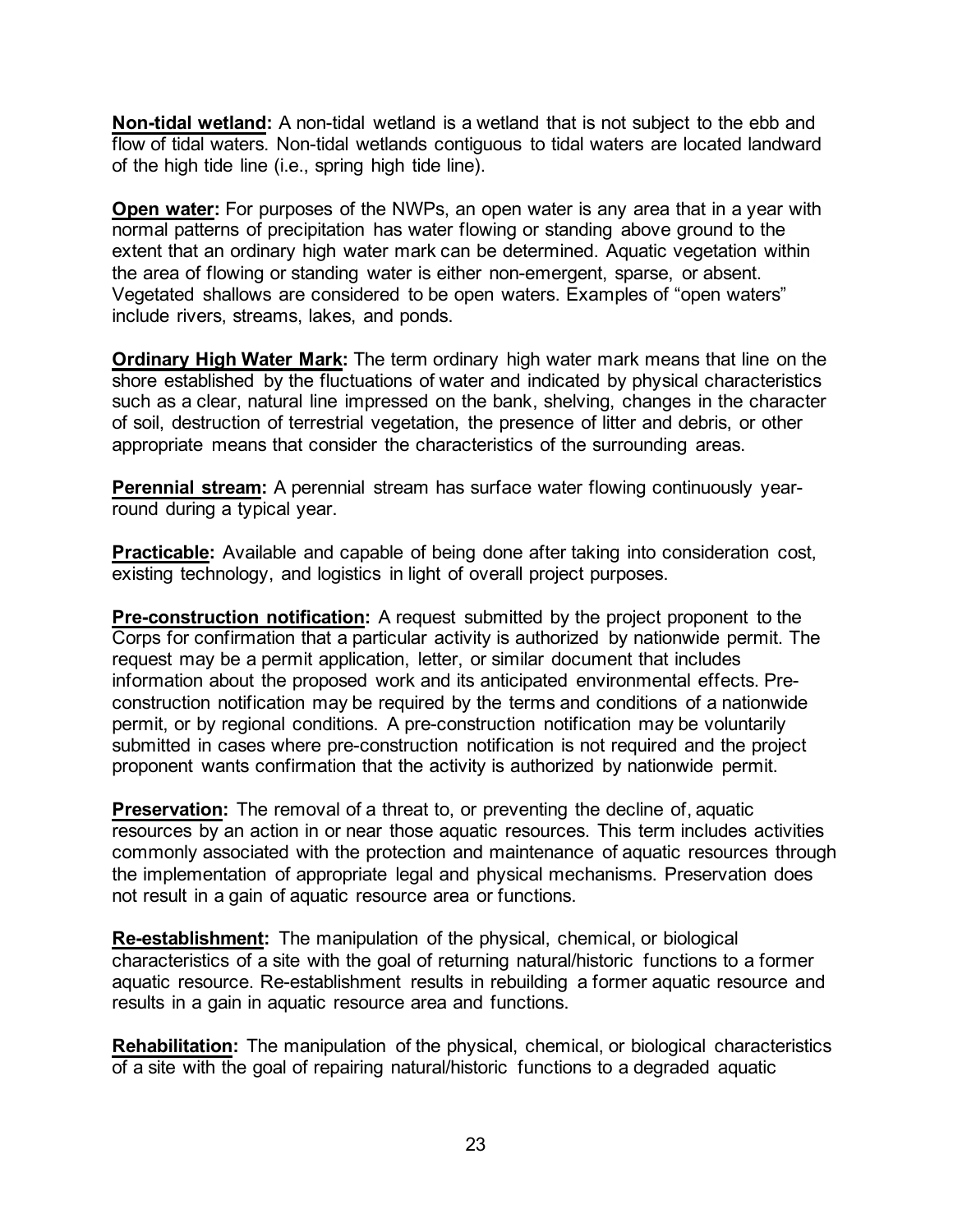resource. Rehabilitation results in a gain in aquatic resource function, but does not result in a gain in aquatic resource area.

**Restoration:** The manipulation of the physical, chemical, or biological characteristics of a site with the goal of returning natural/historic functions to a former or degraded aquatic resource. For the purpose of tracking net gains in aquatic resource area, restoration is divided into two categories: re-establishment and rehabilitation.

**Riffle and pool complex:** Riffle and pool complexes are special aquatic sites under the 404(b)(1) Guidelines. Riffle and pool complexes sometimes characterize steep gradient sections of streams. Such stream sections are recognizable by their hydraulic characteristics. The rapid movement of water over a course substrate in riffles results in a rough flow, a turbulent surface, and high dissolved oxygen levels in the water. Pools are deeper areas associated with riffles. A slower stream velocity, a streaming flow, a smooth surface, and a finer substrate characterize pools.

**Riparian areas:** Riparian areas are lands next to streams, lakes, and estuarine-marine shorelines. Riparian areas are transitional between terrestrial and aquatic ecosystems, through which surface and subsurface hydrology connects riverine, lacustrine, estuarine, and marine waters with their adjacent wetlands, non-wetland waters, or uplands. Riparian areas provide a variety of ecological functions and services and help improve or maintain local water quality. (See general condition 23.)

**Shellfish seeding:** The placement of shellfish seed and/or suitable substrate to increase shellfish production. Shellfish seed consists of immature individual shellfish or individual shellfish attached to shells or shell fragments (i.e., spat on shell). Suitable substrate may consist of shellfish shells, shell fragments, or other appropriate materials placed into waters for shellfish habitat.

**Single and complete linear project:** A linear project is a project constructed for the purpose of getting people, goods, or services from a point of origin to a terminal point, which often involves multiple crossings of one or more waterbodies at separate and distant locations. The term "single and complete project" is defined as that portion of the total linear project proposed or accomplished by one owner/developer or partnership or other association of owners/developers that includes all crossings of a single water of the United States (i.e., a single waterbody) at a specific location. For linear projects crossing a single or multiple waterbodies several times at separate and distant locations, each crossing is considered a single and complete project for purposes of NWP authorization. However, individual channels in a braided stream or river, or individual arms of a large, irregularly shaped wetland or lake, etc., are not separate waterbodies, and crossings of such features cannot be considered separately.

**Single and complete non-linear project:** For non-linear projects, the term "single and complete project" is defined at 33 CFR 330.2(i) as the total project proposed or accomplished by one owner/developer or partnership or other association of owners/developers. A single and complete non-linear project must have independent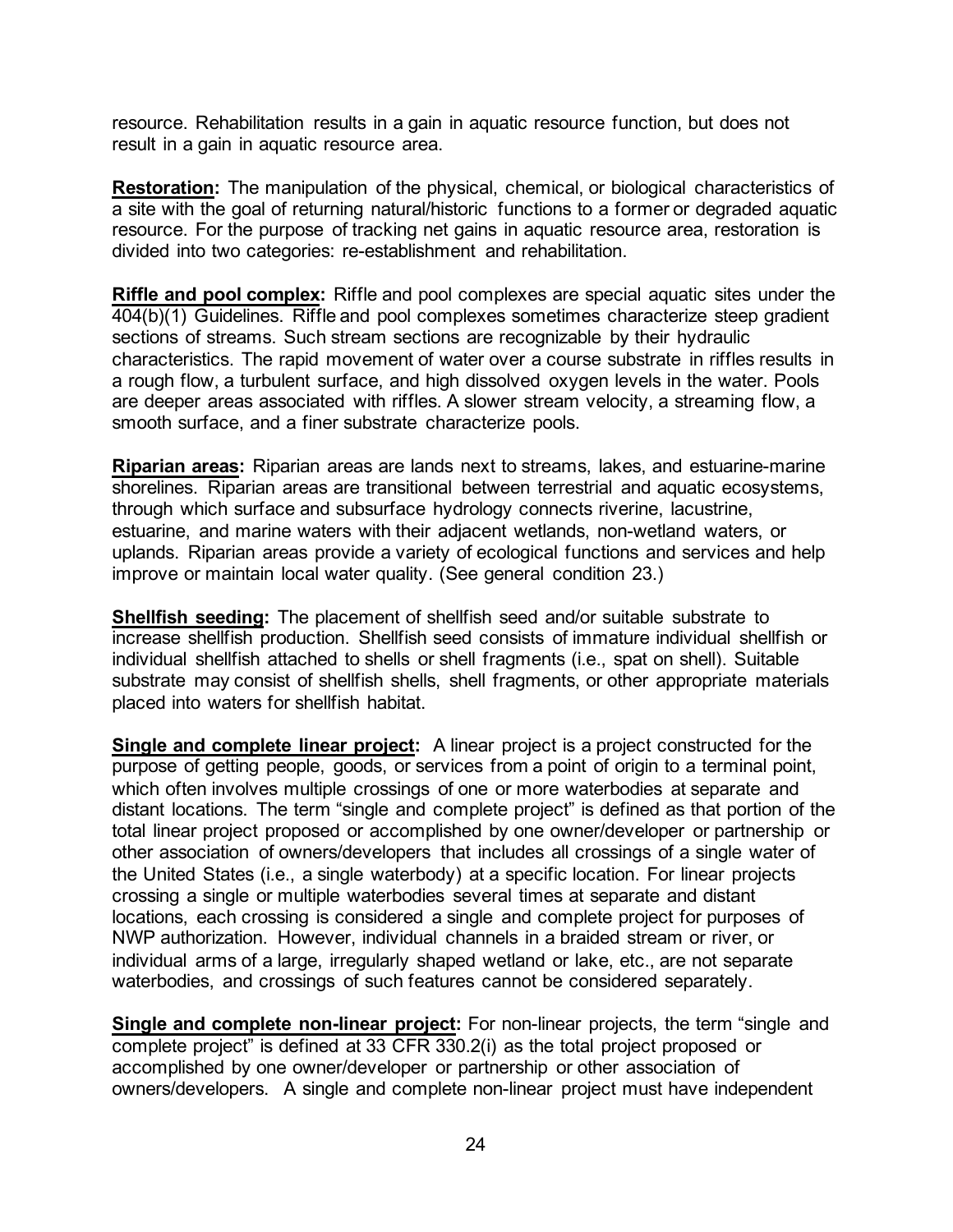utility (see definition of "independent utility"). Single and complete non-linear projects may not be "piecemealed" to avoid the limits in an NWP authorization.

**Stormwater management:** Stormwater management is the mechanism for controlling stormwater runoff for the purposes of reducing downstream erosion, water quality degradation, and flooding and mitigating the adverse effects of changes in land use on the aquatic environment.

**Stormwater management facilities:** Stormwater management facilities are those facilities, including but not limited to, stormwater retention and detention ponds and best management practices, which retain water for a period of time to control runoff and/or improve the quality (i.e., by reducing the concentration of nutrients, sediments, hazardous substances and other pollutants) of stormwater runoff.

**Stream bed:** The substrate of the stream channel between the ordinary high water marks. The substrate may be bedrock or inorganic particles that range in size from clay to boulders. Wetlands contiguous to the stream bed, but outside of the ordinary high water marks, are not considered part of the stream bed.

**Stream channelization:** The manipulation of a stream's course, condition, capacity, or location that causes more than minimal interruption of normal stream processes. A channelized jurisdictional stream remains a water of the United States.

**Structure:** An object that is arranged in a definite pattern of organization. Examples of structures include, without limitation, any pier, boat dock, boat ramp, wharf, dolphin, weir, boom, breakwater, bulkhead, revetment, riprap, jetty, artificial island, artificial reef, permanent mooring structure, power transmission line, permanently moored floating vessel, piling, aid to navigation, or any other manmade obstacle or obstruction.

**Tidal wetland:** A tidal wetland is a jurisdictional wetland that is inundated by tidal waters. Tidal waters rise and fall in a predictable and measurable rhythm or cycle due to the gravitational pulls of the moon and sun. Tidal waters end where the rise and fall of the water surface can no longer be practically measured in a predictable rhythm due to masking by other waters, wind, or other effects. Tidal wetlands are located channelward of the high tide line.

**Tribal lands:** Any lands title to which is either: 1) held in trust by the United States for the benefit of any Indian tribe or individual; or 2) held by any Indian tribe or individual subject to restrictions by the United States against alienation.

**Tribal rights:** Those rights legally accruing to a tribe or tribes by virtue of inherent sovereign authority, unextinguished aboriginal title, treaty, statute, judicial decisions, executive order or agreement, and that give rise to legally enforceable remedies.

**Vegetated shallows:** Vegetated shallows are special aquatic sites under the 404(b)(1) Guidelines. They are areas that are permanently inundated and under normal